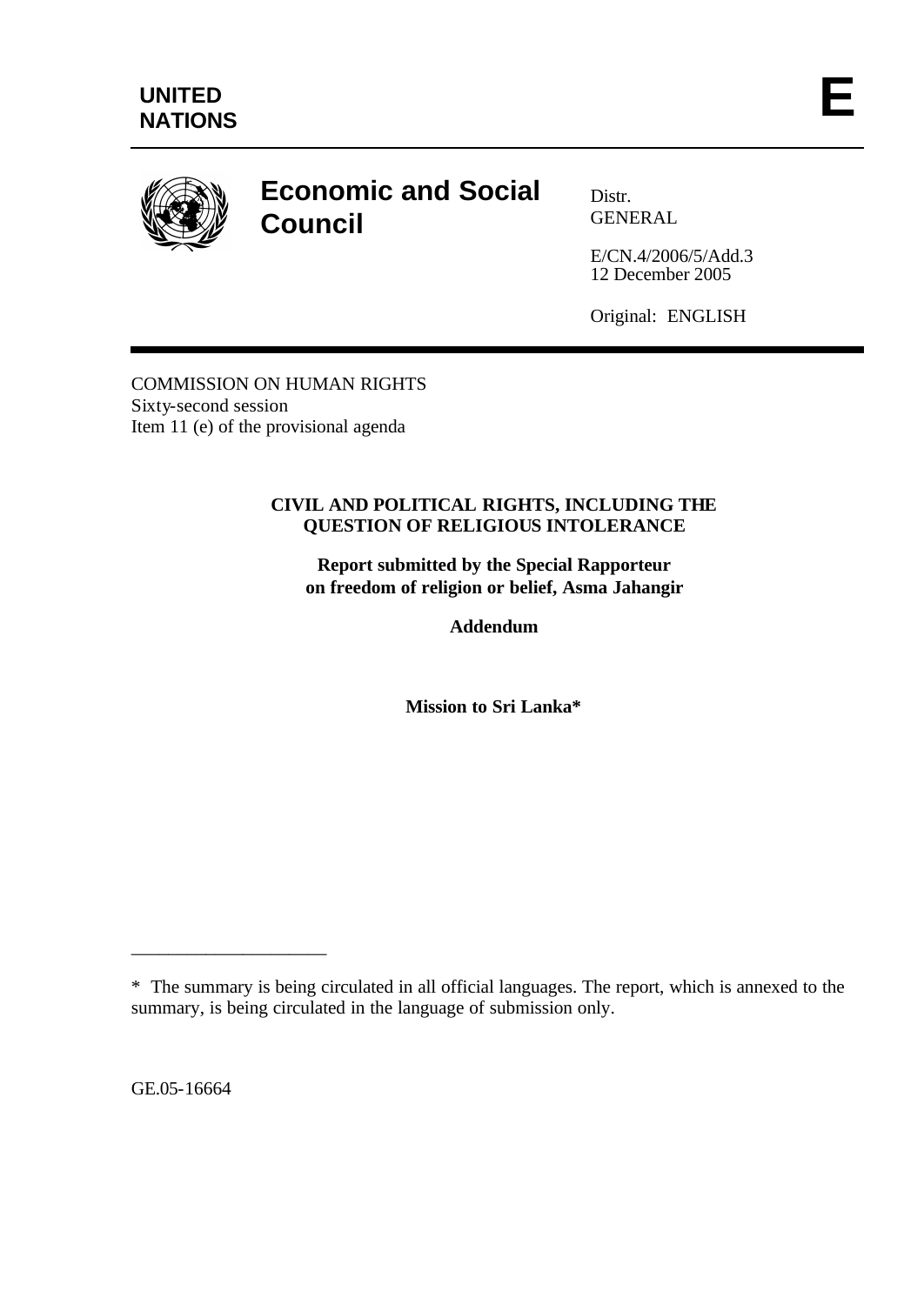#### **Summary**

From 2 to 12 May 2005, the Special Rapporteur on freedom of religion or belief carried out a visit to Sri Lanka with a view to assessing the situation of freedom of religion or belief in the country, in particular in the light of recent reports of attacks against certain religious groups, allegations of unethical conversions and the introduction of draft laws criminalizing certain acts aimed at converting anyone to another religion.

In the present report, she condemns the attacks that have been carried out against members of the Christian minorities and criticizes the passive attitude of the Government. She urges the Government to take systematic action, including through its judicial apparatus, to address these attacks.

Moreover, noting certain instances of the use of improper ways of persuading people to change their religion by some religious groups, the Special Rapporteur calls on those groups to respect the religions of others and not to use aggressive forms of proselytism, which could disturb the atmosphere of religious harmony and exacerbate religious tensions. However, she advises against the adoption of draft laws that would criminalize certain acts aimed at converting anyone to another religion as their implementation would lead to human rights violations, and because they are not an appropriate response to the current religious tensions.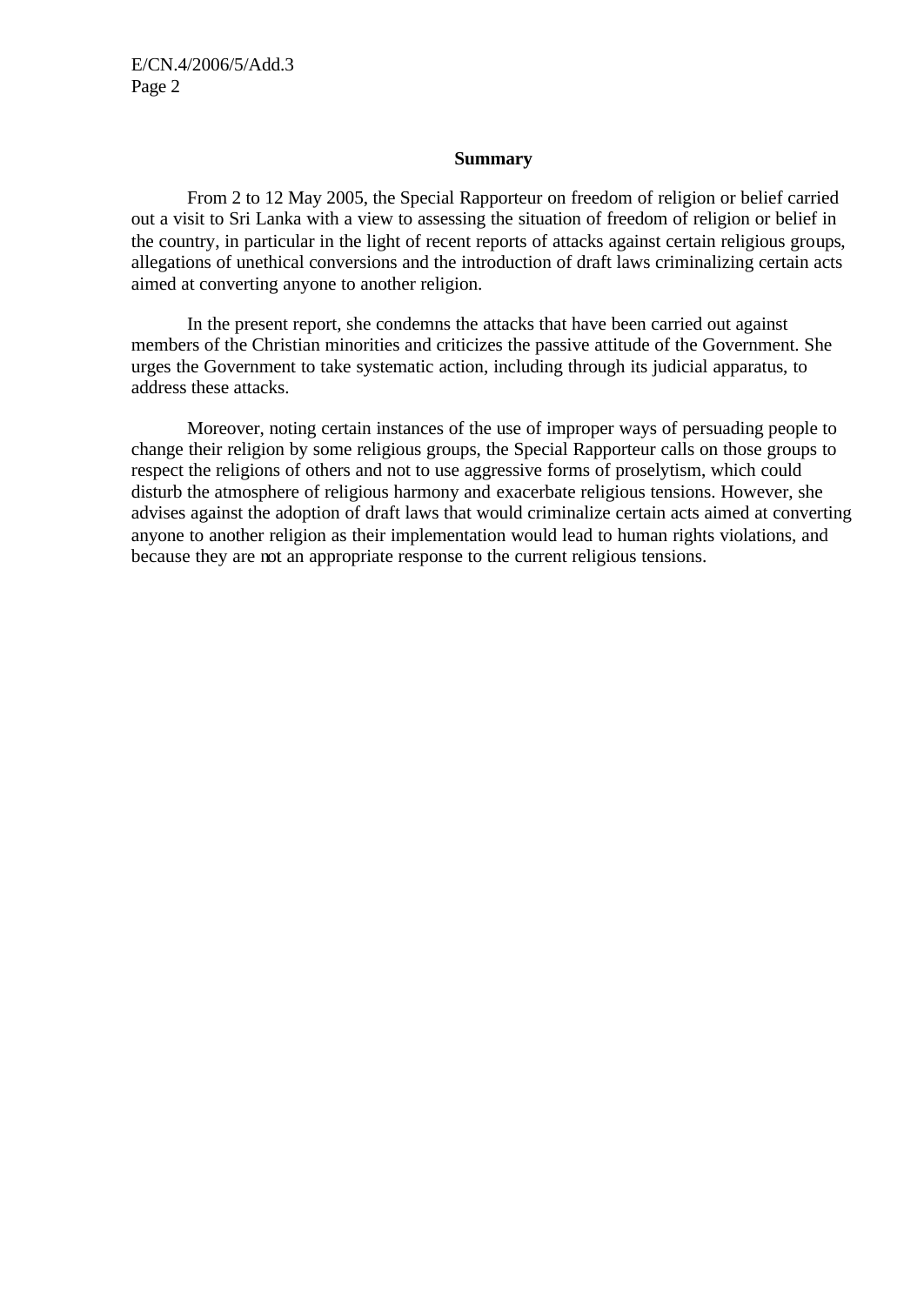## **REPORT OF THE SPECIAL RAPPORTEUR ON FREEDOM OF RELIGION OR BELIEF, ASMA JAHANGIR, ON HER MISSION TO SRIL LANKA (2 to 12 May 2005)**

#### **Contents**

|       |                                        |                                                                           | Paragraphs Page |    |
|-------|----------------------------------------|---------------------------------------------------------------------------|-----------------|----|
|       |                                        |                                                                           | $1 - 11$        | 4  |
| I.    | INTERNATIONAL HUMAN RIGHTS OBLIGATIONS |                                                                           | $12 - 14$       | 5  |
| II.   | RELIGION AND BELIEF IN SRI LANKA       |                                                                           | $15 - 24$       | 6  |
| III.  |                                        |                                                                           | $25 - 31$       | 7  |
| IV.   |                                        |                                                                           | $32 - 55$       | 8  |
|       | A.                                     |                                                                           | $32 - 42$       | 8  |
|       | B                                      | Complaints of "unethical conversions"                                     | $43 - 47$       | 9  |
|       | $\mathsf{C}$                           |                                                                           | $48 - 51$       | 10 |
|       | D                                      |                                                                           | 52              | 11 |
|       | E                                      |                                                                           | $53 - 55$       | 11 |
| V.    | DRAFT LEGISLATION ON "UNETHICAL        |                                                                           | $56 - 78$       | 11 |
|       | A.                                     | Background and overview                                                   | $56 - 61$       | 11 |
|       | <b>B.</b>                              | Content of the bills and Supreme Court determination                      | $62 - 69$       | 12 |
|       | C.                                     | Compatibility with the right to freedom of                                |                 |    |
|       |                                        |                                                                           | $70 - 75$       | 13 |
|       | D.                                     | Difficulties pertaining to the future                                     | $76 - 78$       | 15 |
| VI.   | REPORTS OF PERSECUTIONS OF RELIGIOUS   |                                                                           |                 |    |
|       |                                        |                                                                           | $79 - 104$      | 15 |
|       | A.                                     |                                                                           | $80 - 84$       | 16 |
|       | <b>B.</b>                              |                                                                           | $85 - 90$       | 16 |
|       | C.                                     |                                                                           | $91 - 104$      | 17 |
| VII.  |                                        | RESOLVING RELIGIOUS TENSIONS AND<br>ALTERNATIVES TO THE DRAFT LEGISLATION |                 |    |
|       |                                        |                                                                           | $105 - 107$     | 19 |
| VIII. |                                        |                                                                           | 108             | 20 |
| IX.   |                                        |                                                                           | $109 - 124$     | 20 |
| X.    |                                        |                                                                           | $125 - 131$     | 23 |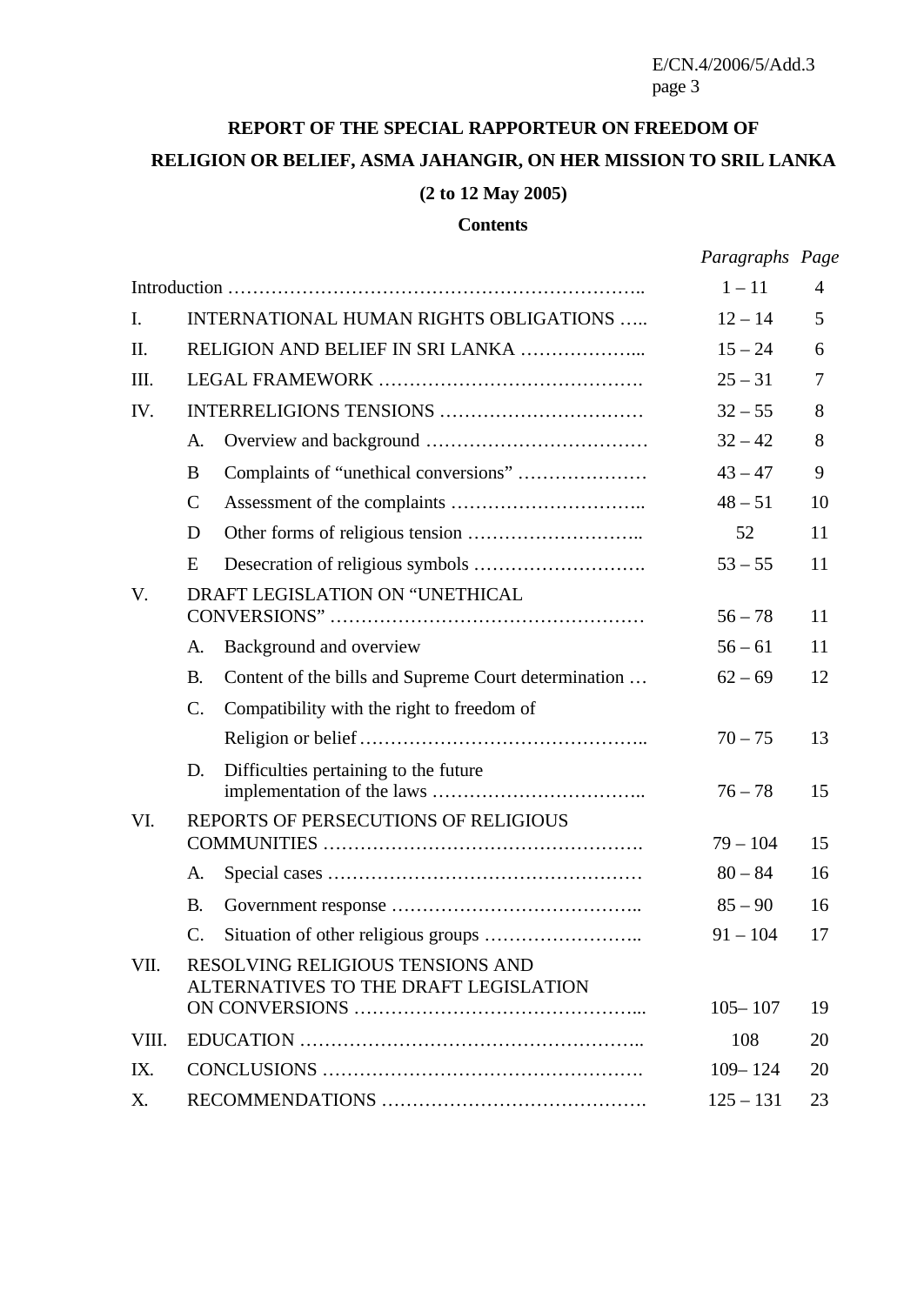## **Introduction**

1. From 2 to 12 May 2005, the Special Rapporteur on freedom of religion or belief carried out a visit to Sri Lanka in fulfilment of her mandate, at her request and at the invitation of the Government.

2. The Special Rapporteur had most of her meetings in Colombo, but also travelled to Kandy, Batticaloa, Kattankudy, Ampara, Umagama, Jaffna and Killinochi, where she met with local officials, political leaders and religious representatives as well as members of the civil society.

3. During her visit, she held talks with the Minister for Foreign Affairs, the Minister of Justice, the Minister for Constitutional Affairs, the Minister for Hindu Affairs, the Minister of Buddha Sasana, the Minister for Christian Affairs, the Attorney-General, the Secretary-General of the Peace Secretariat and other officials dealing with questions related to the mandate on freedom of religion or belief. She also had meetings with the leader of the opposition, representatives of different political parties, including the Jathika Hela Urymaya (JHU) and the Janatha Vimukthi Peramuna (JVP), and the Human Rights Commission of Sri Lanka.

4. The Special Rapporteur also had talks with representatives of religious communities and religious organizations, including Venerable Udagama Sri Buddharakhitta, Bishop Frank Marcus Fernando of the Catholic Church and Bishop Duleep de Chickera of the Anglican Church, as well as Muslim religious leaders in Colombo and Kattankudy. She is particularly grateful to Venerable Udagama Sri Buddharakhitta for agreeing to see her on short notice and giving her the unique opportunity of visiting the heart of the Temple of the Sacred Tooth Relic.

5. In Killinochi, the Special Rapporteur met with representatives of the Liberation Tigers of Tamal Eelane (LTTE) and with members of the Northeast Secretariat on Human Rights.

6. Consultations with non-governmental human rights organizations were organized individually and in group at all locations that the Special Rapporteur visited, including with the Civil Rights Movement, the Centre for Policy Alternatives, the Law and Society Trust, INFORM, the Institute of Human Rights (IHR), the Centre for Human Rights and Development and the Joint Committee of Buddhist Organisations.

7. The Special Rapporteur wishes to thank the Sri Lankan authorities for their invitation and for the cooperation they extended to her during her visit despite the still difficult circumstances related to the post-tsunami period. She considers that the practical organization of official meetings was remarkable and was particularly pleased by the transparency and openness shown by her interlocutors at the governmental level. Moreover, further to an exchange of letters she already had with the Permanent Mission of Sri Lanka in this regard, she would like to reiterate her sadness at the assassination of the Minister for Foreign Affairs.

8. She is also grateful for the positive attitude that religious representatives manifested throughout her presence in Sri Lanka and for the information and opinions that they transparently shared with her. The Sri Lankan civil society was also extremely open and flexible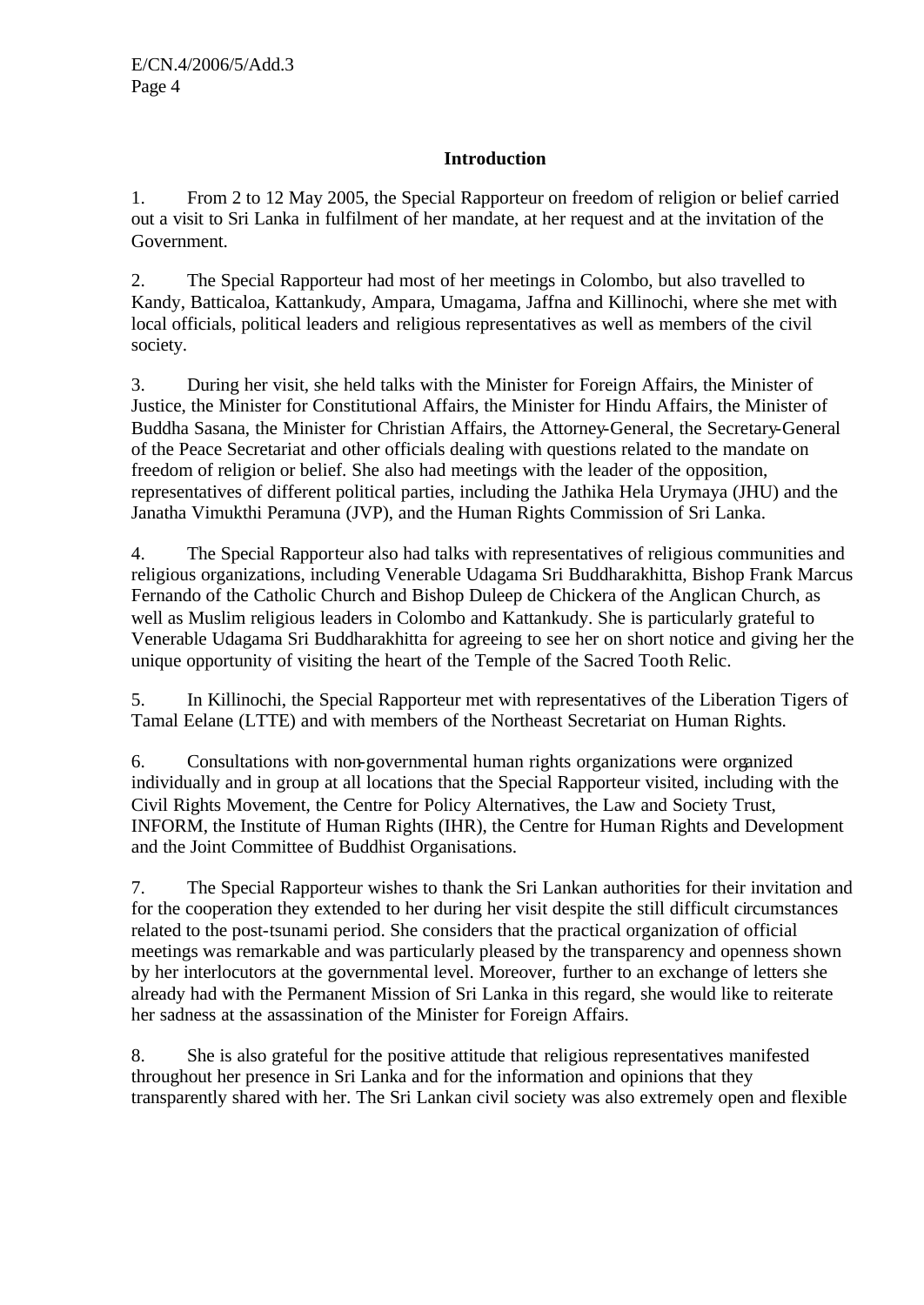during the duration of the visit and provided invaluable assistance in the organization of different meetings.

9. Lastly, she would like to thank the United Nations Development Programme in Colombo which assisted in organizing all practical aspects and logistics related to the visit. In particular, she would like to express her gratitude for the invaluable assistance of the Senior Human Rights Adviser to the United Nations Country Team.

10. During her visit and in this report, the Special Rapporteur has concentrated on the situation of freedom of religion or belief in Sri Lanka including in the light of recent reports related to the attacks on certain religious groups, allegations of unethical conversions, and the introduction of draft laws criminalizing certain attempts/acts intending to convert anyone to another religion. She has also collected information on various problems faced by different religious minorities.

11. Finally, the Special Rapporteur deplores the fact that after her visit attempts were made by individuals and certain groups to intimidate and pressurize her, possibly to influence her conclusions. She also received a communication from one group challenging her impartiality. She regrets that the content of this communication was misleading and mischievous.

## **I. INTERNATIONAL HUMAN RIGHTS OBLIGATIONS**

12. Sri Lanka is a State party to the International Covenant on Civil and Political Rights; the International Covenant on Economic, Social and Cultural Rights; the International Convention on the Elimination of All Forms of Racial Discrimination; the Convention on the Elimination of All Forms of Discrimination against Women; the Convention against Torture and Other Cruel, Inhuman or Degrading Treatment or Punishment; the Convention on the Rights of the Child and its Optional Protocol on the involvement of children in armed conflict; and the Convention on the Protection of the Rights of All Migrant Workers and Members of their Families.

13. The Special Rapporteur would like to recall the text of article 18 of the International Covenant on Civil and Political Rights (ICCPR):

- "1. Everyone shall have the right to freedom of thought, conscience and religion. This right shall include freedom to have or to adopt a religion or belief of his choice, and freedom, either individually or in community with others and in public or private, to manifest his religion or belief in worship, observance, practice and teaching.
- "2. No one shall be subject to coercion that would impair his freedom to have or to adopt a religion or belief of his choice.
- "3. Freedom to manifest one's religion or beliefs may be subject only to such limitations as are prescribed by law and are necessary to protect public safety, order, health, or morals.
- "4. The States Parties to the present Covenant undertake to have respect for the liberty of parents and, when applicable, legal guardians to ensure the religious and moral education of their children in conformity with their own convictions."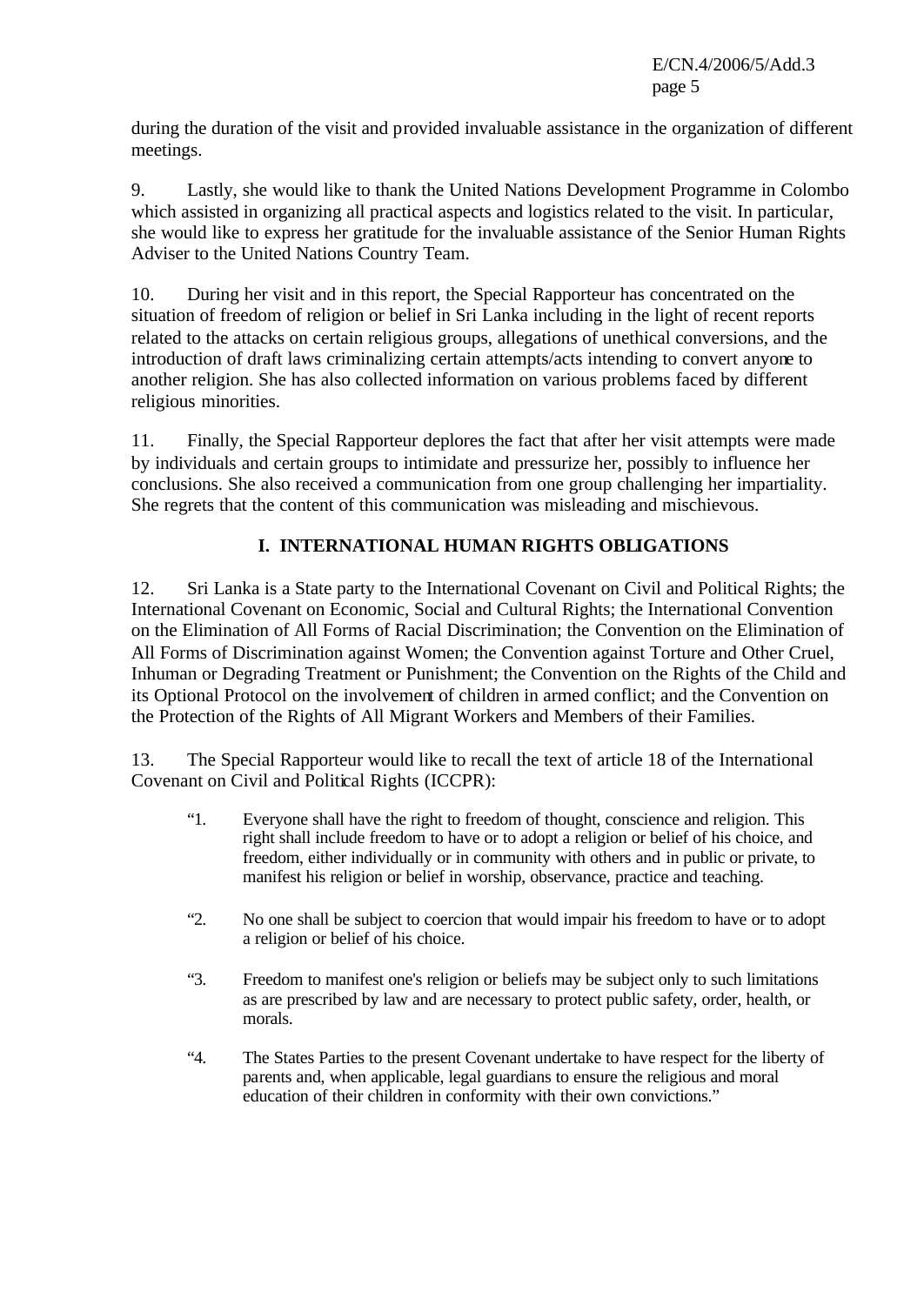14. The Special Rapporteur would also like to emphasize that in her analysis of the situation in Sri Lanka, she relies both on the terms of the 1981 United Nations Declaration on the Elimination of All Forms of Intolerance and of Discrimination Based on Religion or Belief, general comment No. 22 (1993) of the Human Rights Committee on article 18 and other relevant provisions of ICCPR.

## **II. RELIGION AND BELIEF IN SRI LANKA**

15. The main religions present in Sri Lanka are Buddhism, Hinduism, Islam and Christianity.

16. Buddhism is the religion of most members of the Sinhalese community, who represent approximately 70 per cent of the population. Buddhism constitutes therefore the major religion of the country and is found in most parts of Sri Lanka except in the predominantly Tamil areas of the north and east.

17. Hinduism is the religion of 15 per cent of the population and the major religion of the Tamil community.

18. Christians represent 8 per cent of the population and live almost everywhere, but mainly in the west. There are many Christian denominations present in Sri Lanka: Roman Catholics account for 90 per cent of the Christian population, the other 10 per cent being composed of Anglicans and other Protestant Churches, including Methodists, Baptists, Lutherans and Dutch Reformed, as well as newer Evangelical and Pentecostal Churches and other smaller groups like the Jehovah's Witnesses.<sup>1</sup> According to various estimated that are sometimes contested, the Christian population has not significantly grown over the last 20 years. While it is true that Evangelical and Pentecostal Churches have increased in number, this has mainly been at the expense of more "traditional" Christian Churches.

19. With respect to the different Christian denominations present in Sri Lanka, citizens - have generally taken the habit of making a distinction - not always with much thought - between (usually) recently established Christian communities, which they characterize as "fundamentalists", and the other more traditional Christian churches.

20. According to most figures, Muslims account for 7 per cent of the population, but they contest this figure and consider that it has recently come closer to 10 per cent owing to the birth rate and conversions. A particular characteristic of the Muslim community in Sri Lanka is that it is also recognized as a separate ethnic identity.

21. The great majority of Muslims are of Sunni background while a small minority is Shia. Other Muslim minorities are present in Sri Lanka such as the Sufi Muslims, who are located in the east of the country. There is also an Ahmadiyya community whose members are mainly concentrated in the outskirts of Colombo.

22. Finally, there are smaller religious groups or communities of belief who are disseminated throughout the country, like the Bahà'ì community.

23. The Rapporteur on Religious Intolerance of the Human Rights Commission of Sri Lanka reports that, "there has been general acceptance in Sri Lanka that a person is free to change his or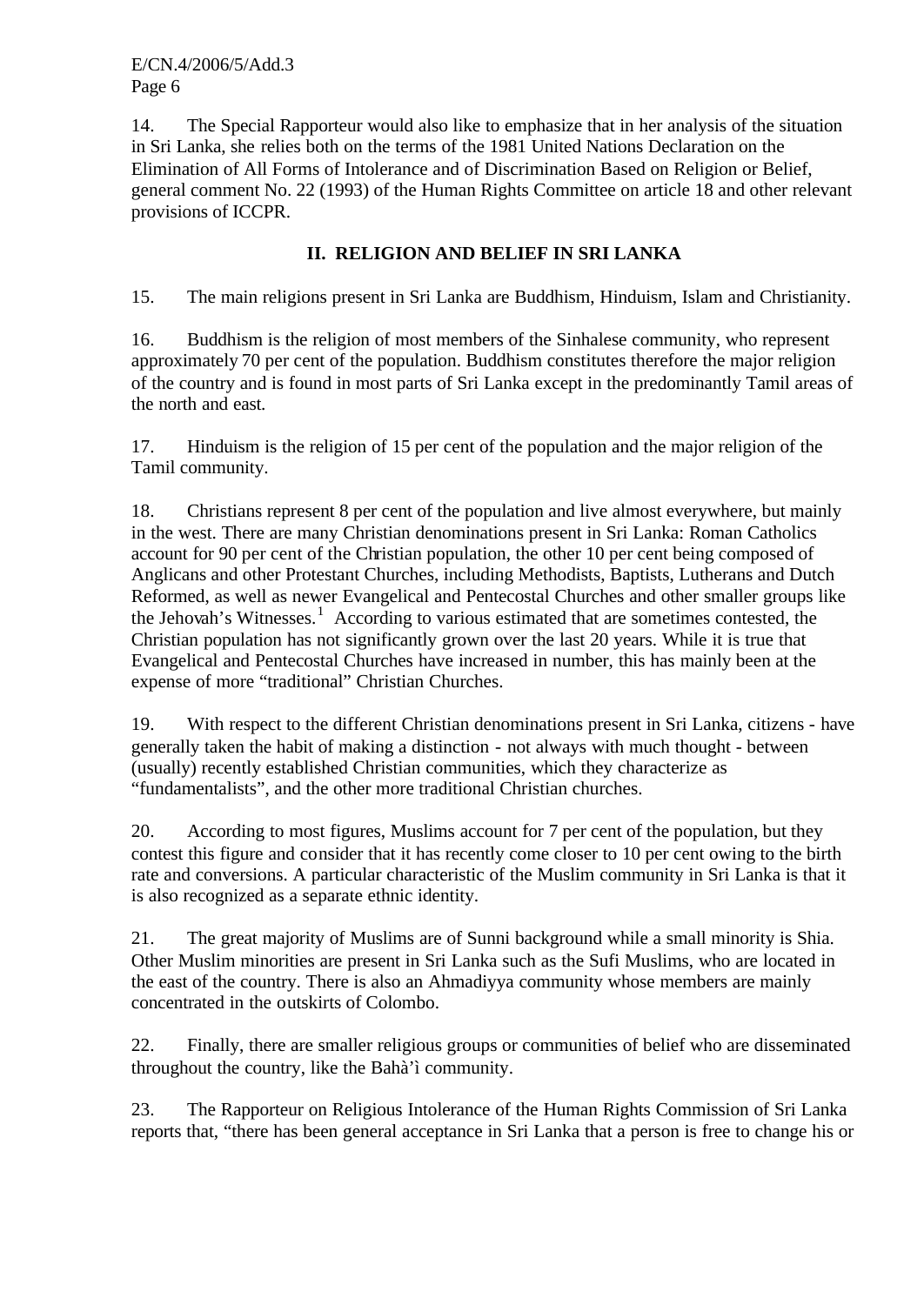her faith or belief for any reason, or to become an unbeliever, although such change may not find acceptance with all religions. Unquestionably the spirit of tolerance in [the] matter of religious belief is very strong, and for this much of the credit must go to the dominant religion, Buddhism". He addressed the question of conversion in the light of the current situation, which had "arisen from attacks on persons who want to assert their right to spread their faith by preaching and practice".

24. Some of the Special Rapporteur's interlocutors pointed out that religion is being used for political purposes and that the heightened religious tensions are being driven by a few from various communities, in particular the Buddhist community.

## **III. LEGAL FRAMEWORK**

25. The Constitution of Sri Lanka does not provide for a State religion, but it gives Buddhism a prominent place. Indeed, according to article 9 of the Constitution, "[t]he Republic of Sri Lanka shall give to Buddhism the foremost place and accordingly it shall be the duty of the State to protect and foster the Buddha Sasana, while assuring to all religions the rights granted by Articles 10 and  $14(1)(e)$ ."

26. This article of the Constitution has recently become a matter of controversy with emerging religious tensions and following the third determination of the Supreme Court in the Sisters of Menzingen case.<sup>2</sup> Certain members of the Buddhist community rely on the foremost place accorded to Buddhism and the State's obligation to protect and foster Buddha Sasana<sup>3</sup> to justify measures designed to protect Buddhism from threats perceived to be emanating from other religious groups.

27. In its article 10, however, the Constitution unequivocally provides for freedom of religion: "Every person is entitled to freedom of thought, conscience and religion, including the freedom to have or to adopt a religion or belief of his choice." This provision is complemented by article 14 (e) according to which "[every citizen is entitled to] the freedom, either by himself or in association with others, and either in public or in private, to manifest his religion or belief in worship, observance, practice or teaching."

28. Finally, it is to be noted that "in the interest of religious harmony", article 15 provides that the right to freedom of peaceful assembly as well as the right to freedom of association may be subjected to certain restrictions, which in many cases could potentially affect the right to manifest one's religion.

29. In practical terms, religious affairs are dealt with by separate ministers, one for each of the main religions: the Ministry of Buddha Sasana, the Ministry for Hindu Affairs, the Ministry of Muslim Religious Affairs and the Ministry for Christian Affairs.<sup>4</sup>

30. To have legal status, religious communities have to register either as charitable organizations or as corporation. While the first type of entity permits tax exemption, the second allows less government involvement in the internal affairs of the community. However, by a decision of 1 August 2003, the Supreme Court rejected the incorporation of an organization called the "Provincial of the Teaching Sisters of the Holy Cross of the Third Order of Saint Francis in Menzingen of Sri Lanka" because the provisions of the incorporation bill created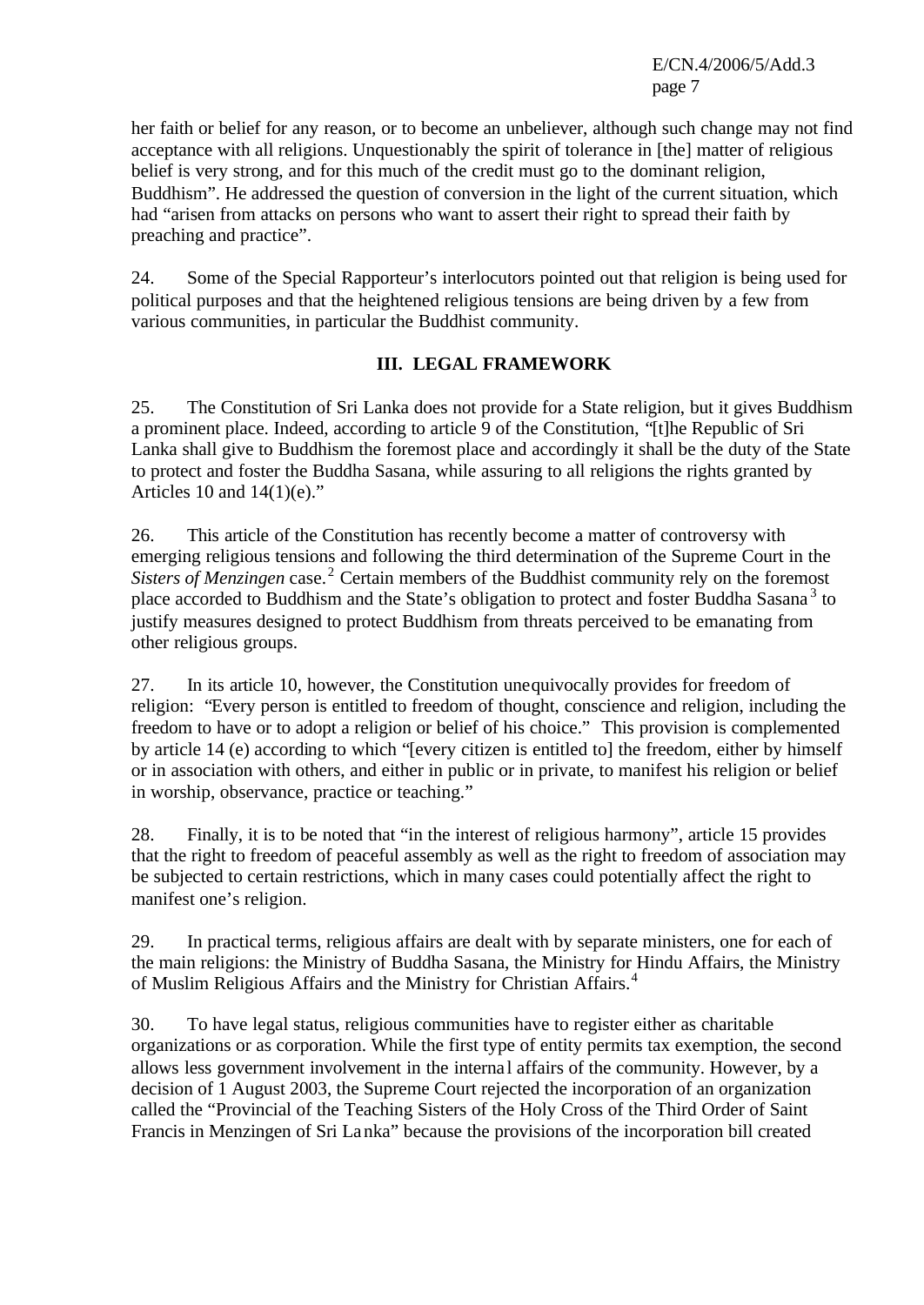"a situation which combines the observance and practice of a religion or belief with activities which would provide material and other benefits to the inexperienced, defenceless and vulnerable people to propagate a religion. The kind of activities projected in the Bill would necessarily result in imposing unnecessary and improper pressures on people, who are distressed and in need, [in] their free exercise of thought, conscience and religion [and in] the freedom to have or to adopt a religion or belief of [their] choice".<sup>5</sup>

31. The reasoning of the Supreme Court in the above case has remained partly the basis on which it later addressed the questions raised by the draft legislation on conversion (see sect. V)

## **IV. INTERRELIGIOUS TENSIONS**

## **A. Overview and background**

32. For the past few years, religious tolerance and harmony among religious groups in Sri Lanka has undoubtedly declined. The main religious tensions can be found between the Buddhist community and certain Christian groups.

33. Many interlocutors at the governmental level but also from different religious communities, including from so-called traditional Christian communities, have asserted that there was a problem with the alleged proselytising behaviour of certain Christian religious groups, often referred to as "Christian fundamentalists" or "fundamentalists", which have arrived or appeared in the country in recent decades. Today, many Sri Lankan Buddhists, but also members from the Hindu community, allege that they feel their identity threatened.

34. This phenomenon has existed for many years in Sri Lanka but, because of the war, did not attract very much attention. It has amplified even further with the humanitarian efforts after the tsunami**,** though the draft laws on conversion were proposed much earlier and strong lobbies were being built around that issue.

35. While this phenomenon originally developed because of the activities of certain religious communities, it has increasingly included the activities of some, mainly foreign, nongovernmental organizations with a religious agenda that work in development and humanitarian assistance. The issue came to a climax during the crisis that immediately followed the tsunami. After 26 December 2004, an important number of foreign humanitarian NGOs arrived in Sri Lanka and it has been claimed that some of those with a religious affiliation took advantage of the disaster to promote their religion.

36. In 2002, on the basis of complaints that Christian communities were carrying out improper conversions, the "Presidential Commission on Buddha Sasana" was created to inquire into a wide range of matters bearing on the well-being and long-term survival of the position of Buddhism. The conclusions of the Commission, which the Special Rapporteur will not discuss in the present report, were aimed inter alia, at preserving the place of Buddhism in the Sri Lankan society. It appears that instead of easing the religious tensions, it provided more justification for religious intolerance.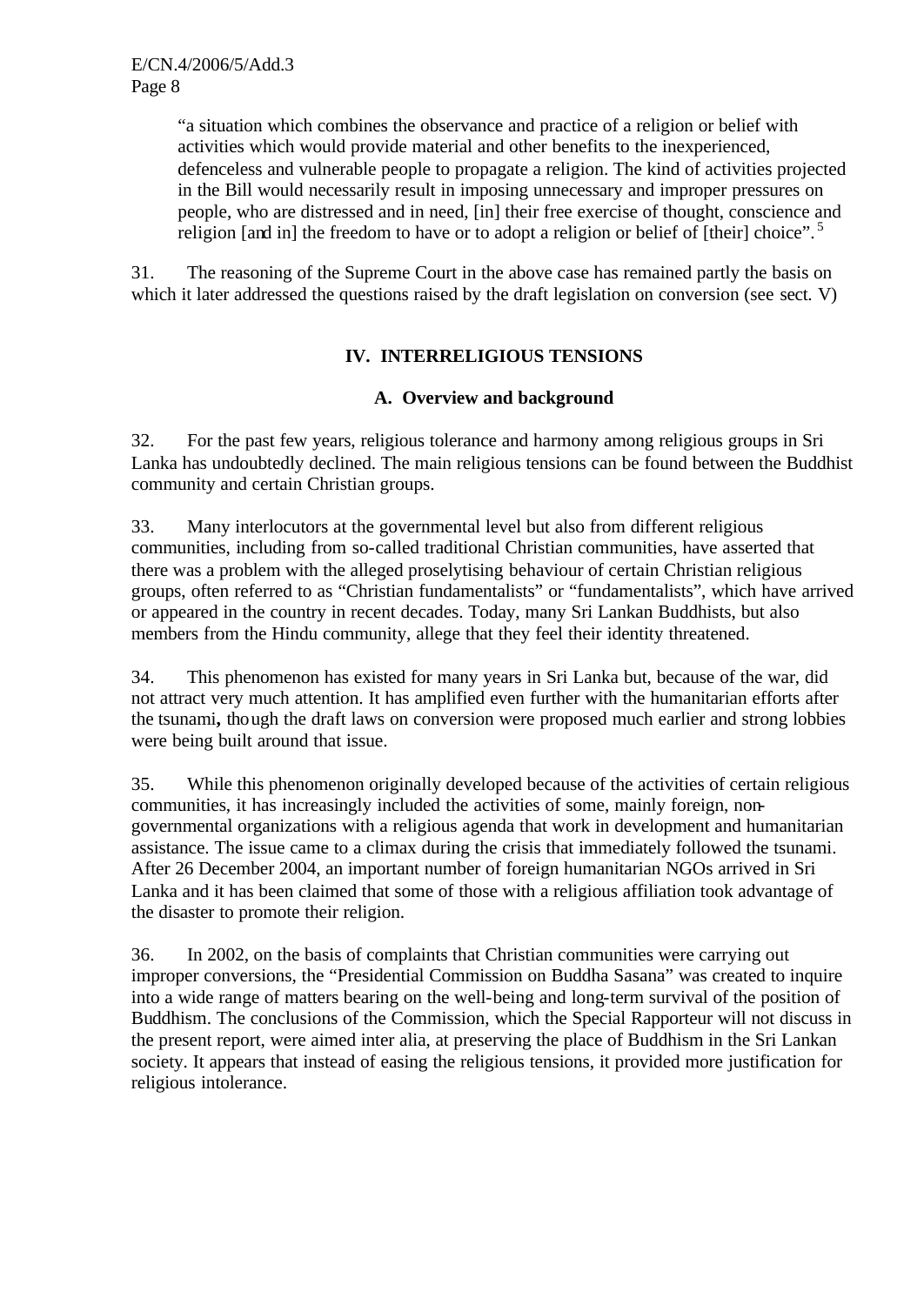37. Many Buddhists, including those who support the draft legislation intending to criminalize (see sect. V) "unethical" conversions, maintain that while Buddhism has been established in the country for 2,300 years, there has never been a real difficulty with traditional Christian denominations which have arrived since the beginning of the sixteenth century. Religions lived side by side in mutual respect and conversions, when they occurred, were genuine. However, as confirmed by the conclusions of the Presidential Commission on Buddha Sasana, new Christian groups have started to arrive in recent decades and have, it is claimed, damaged the existing harmony with aggressive proselytism. These groups or communities have allegedly taken advantage of Buddhist tolerance to try to convert Sri Lankans to their faith.

38. There is also a strong feeling among people motivated by religion but also among politicians that the programme carried out by these "new " Christian communities constitutes outside interference, in particular from the United States. Whether representing a genuine feeling or one that is induced by outside discourse, some have claimed that it is tantamount to a new form of colonialism. In this regard, many refer to the significant financial means that these communities enjoy, with funds coming mostly from abroad, and to the very professional way their missionary activities are conducted.

39. Religious sensitivity is thus very often coupled with nationalism, and the words "Sinhalese" and "Buddhist" are increasingly becoming interchangeable.

40. At the same time, there does not seem to be a very high level of knowledge among the population, but also among religious leaders or authorities, about the differences between Christian denominations or groups, or between different religious minorities. A distinction is, for example, often made between Catholics and Christians, the Church of Scientology is sometimes considered a Christian movement, and there is rarely agreement on which groups or Christian communities should qualify as "fundamentalist". This confusion has had the general effect of stigmatizing Christian minorities among the population.

41. Many interlocutors have claimed that the Government's reactions to these tensions have been very weak. Even Buddhists said that the present situation could have been avoided if there had been appropriate action on the part of the authorities in due time.

42. Finally, there were numerous reports of destruction of religious symbols such as crosses and statues of Buddha and other religious personalities. For instance, a dispute over the erection of a Buddhist statue in Trincomalee was the cause of considerable tension in the weeks following the Special Rapporteur's visit. It was often claimed that these symbols or revered statues had been deliberately put in a place populated by followers of another religion. Sometimes it appeared that the level of intolerance had fallen so low that even the sight of religious symbols of other communities was seen as offensive.

## **B. Complaints of "unethical conversions"**

43. The description of the behaviour complained of is not clear, but has mainly to do with a feeling that the religious groups that are the objects of complaint deceive people because they are not totally transparent about their motivations. It is claimed, in particular, that some groups promise material benefits such as food and medicine, bicycles or even housing. In some cases, assistance was promised with getting a job or an authorization to build a house.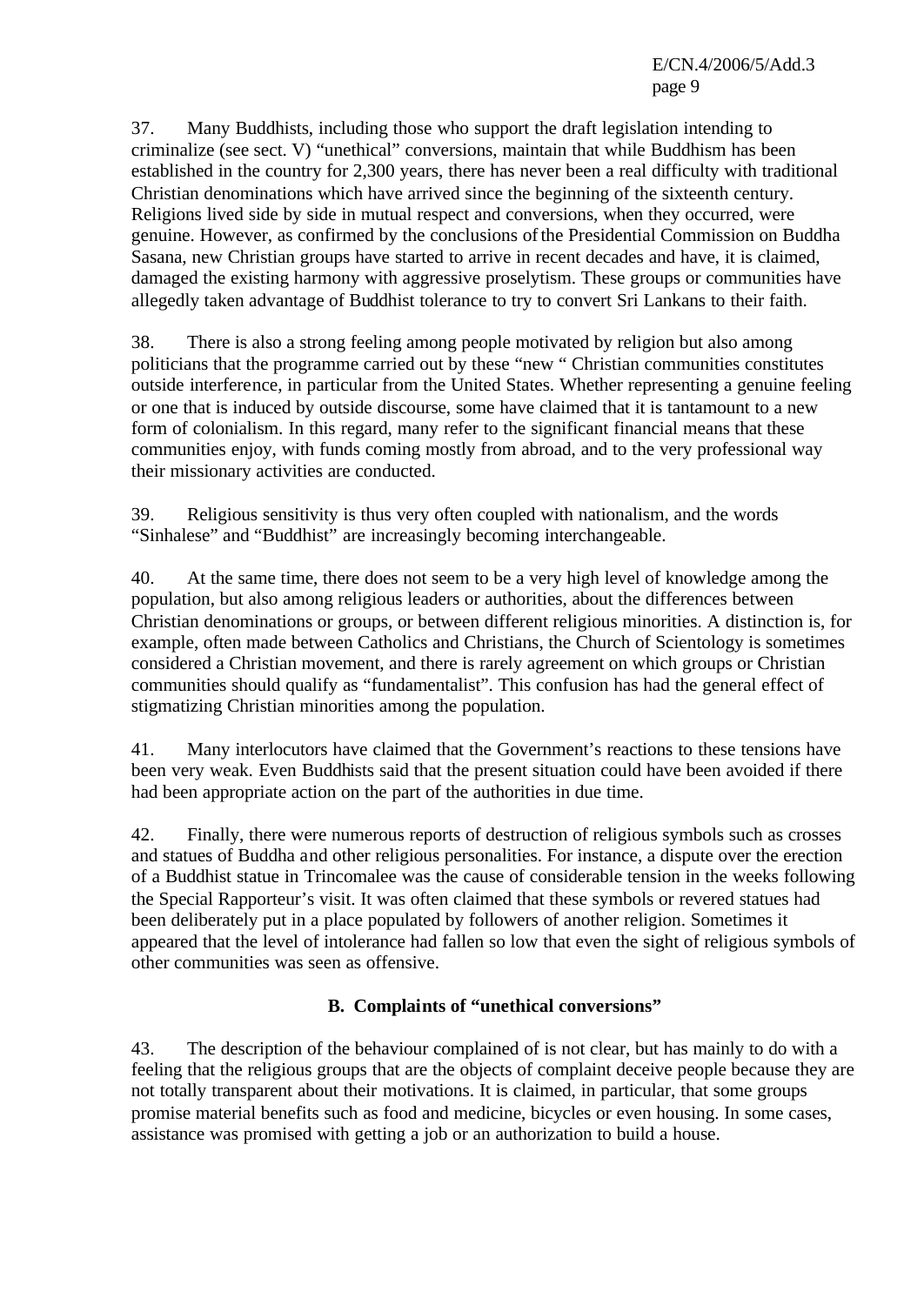44. It is claimed that those who are the most sensitive to these appeals are the poorest sections of the population. Therefore, it is felt by many that those actions are a form of manipulation and abuse of the most vulnerable.

45. After the tsunami, it was reported that in the east of the country many have converted for health reasons because medical assistance and supplies were brought in by Christian nongovernmental organizations and groups. However, a significant number converted back to their original religions later, which sometimes provoked negative reactions from the community.

46. Even members of those Christian communities whose beliefs are relatively close to those being complained of told the Special Rapporteur that it was true that some Evangelical Churches were conducting a rather aggressive form of proselytism with which Sri Lankans were not familiar and which disturbed them. Many, including Christians themselves, emphasized that the Buddhists and Hindus have a far less proactive attitude in propagating their religion.

47. Members of the communities blamed for aggressive proselytism have categorically denied using any coercive methods. Most have also denied using unethical methods, but a few have argued that inducement is central to all beliefs, like the promise of reward for being pious and adhering to the tenets of one's belief. They claimed that there was inducement in all conversions like there was inducement in all political campaigns before elections, but ultimately the choice lies with every individual.

## **C. Assessment of the complaints**

48. Incidents of inappropriate methods of conversion and proselytizing by some "nontraditional" Christian groups were brought to the attention of the Special Rapporteur. These incidents were usually vaguely described and unclear with rega rd to the circumstances. Despite repeated requests, the Special Rapporteur did not meet any person who had changed his or her religion because of allurement or other form of inducement. She has also not received any substantiated cases of conversion that would constitute a violation of the right to freedom of religion or belief, such as forced conversions.

49. The Special Rapporteur has also tried to obtain some statistical data on religious affiliation in Sri Lanka as well as on the number of conversions tha t have occurred in the last few years. Since she has received contradictory data, she has not been in a position to confirm the veracity of the sources of this information and has received no official figures from the Governmental in this regard. According to the information available, there does not appear to have been a significant number of conversions in the last few years, in particular from Buddhism to Christianity.

50. Having said this, the Special Rapporteur understands from different testimonies and statements she heard during her visit that some religious communities or religiously affiliated non-governmental organizations have demonstrated behaviour that, while not constituting per se violations of the freedom of religion of others, were very disrespectful and dishonest vis-à-vis the local population they were addressing. A number of such organizations have proved culturally insensitive and have lacked respect for the beliefs of Sri Lankans.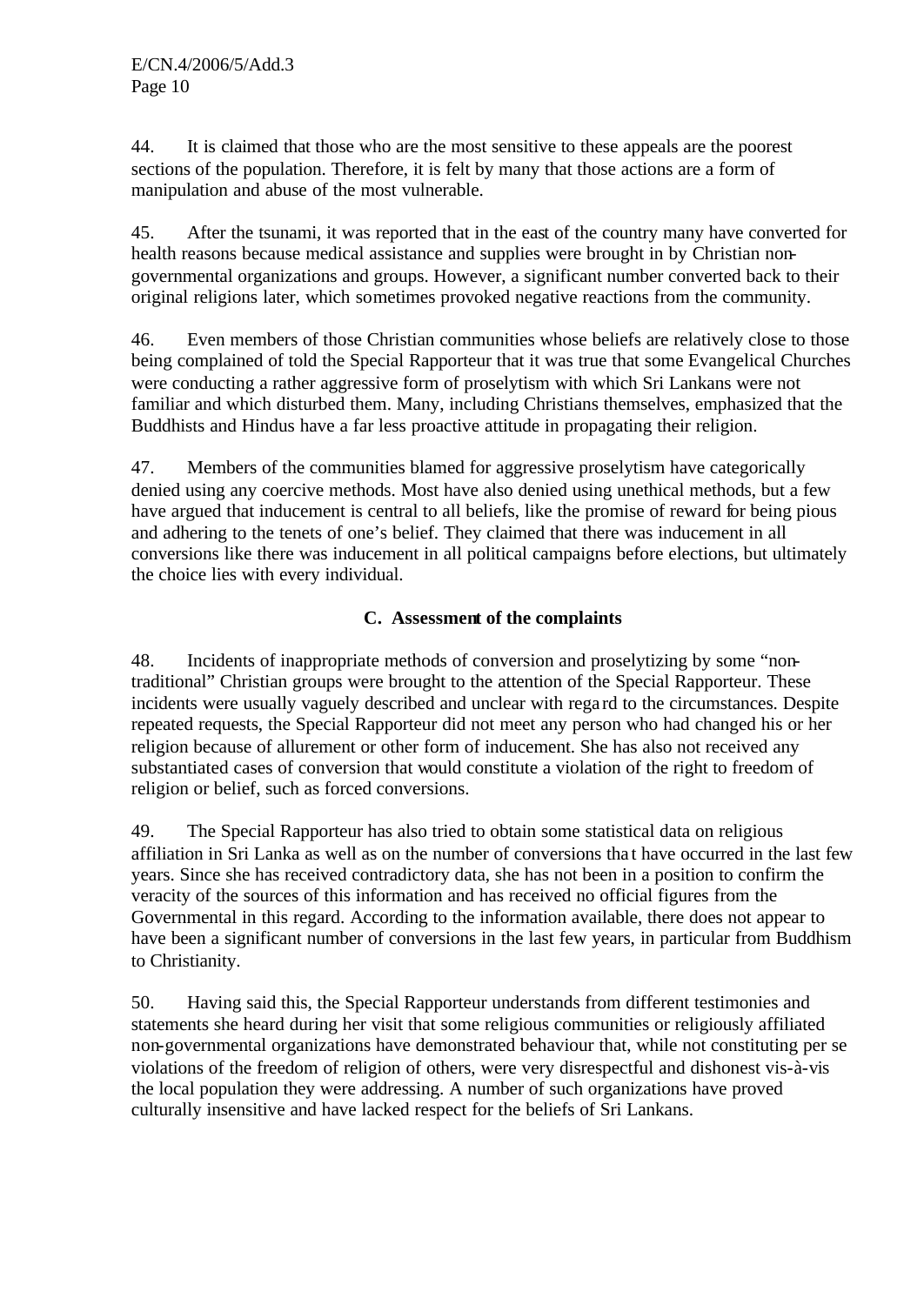51. Nevertheless, at the same time, the reaction to such inappropriate behaviour has been sharp and somewhat alarmist. The resulting acts of violence and threats against the Christian community clearly are in violation of their freedom of religion or belief.

## **D. Other forms of religious tension**

52. Although the tensions between Buddhists and some Christian communities attract the most attention, the Special Rapporteur wishes to underline that in some places, including in the east, instances of violence between other religious minorities have been reported, including between Christians and Hindus or Muslims and Hindus, although at a more limited level than the attacks described in part VI and not always motivated on purely religious grounds.

## **E. Desecration of religious symbols**

53. In many occasions, people complained to the Special Rapporteur about the improper use of some religious symbols, in particular Buddha. In the majority of cases, the complaints related to commercial use of Buddha. This inappropriate exploitation was sometimes compounded by the fact that pictures of Buddha were associated with images or behaviours that constitute an insult to the religion such as the case of a picture of Buddha printed on underwear or trousers.<sup>6</sup>

54. The Special Rapporteur has also observed that Sri Lankan legislation includes provisions that criminalize acts of defilement or discretion of religious symbols. The interpretation of these provisions by the Sri Lankan judiciary has appeared to be relatively strict. In one case where young boys had been found in possession of Buddha Bar CDs, prison sentences were suspended only because the boys confessed to their offence.

55. The Special Rapporteur was told by a number of interlocutors that the use of the image of Buddha was not done with the intention of insulting Buddhists, or in any way calculated to disrespect Lord Buddha. Some insisted that the Buddha symbol is often used as a sign of respect and admiration for the message of tolerance, peace and serenity spread by him.

## **V. DRAFT LEGISLATION ON "UNETHICAL CONVERSIONS"**

## **A. Background and overview**

56. The idea of criminalizing certain conduct or acts leading to unethical conversions has circulated in Sri Lanka for some years. Recently, however, a number of initiatives have led to the drafting of at least three different bills. Some of the Special Rapporteur's interlocutors asserted that these bills were political manoeuvres rather than being essentially related to religious tensions.

57. The adoption process nevertheless remains relatively slow. This is probably due to reluctance on the part of Sri Lankan society, in particular the authorities but also to the outcry from the international community. For example, the governmental bill prepared by the Ministry of Buddha Sasana has been delayed several times.

58. While she is not able to ascertain to what extent these texts are public documents, the Special Rapporteur has received a copy of each of the drafts and observed that they have been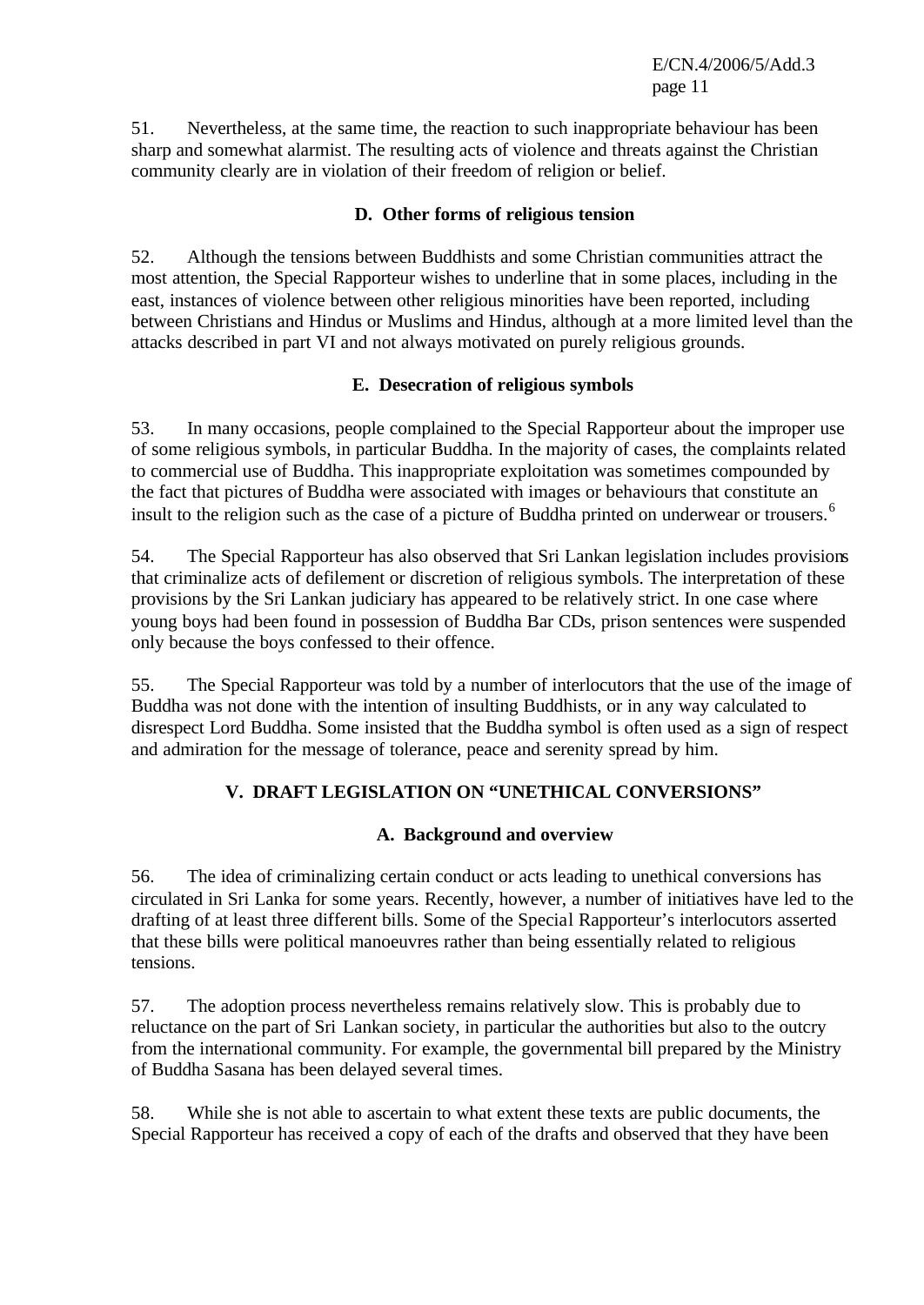widely circulated among the public by different means of communication, including the Internet. Government officials have not raised any problem in this respect. The Special Rapporteur therefore considers that she may openly refer to certain parts of the drafts in question.

59. The Special Rapporteur has noted that those who supported the adoption of specific legislation to fight "unethical" conversions argued that the existing legislation, in particular the Criminal Code of Sri Lanka, does not appropriately address such behaviour. These arguments have, however, not been sufficiently substantiated. The Supreme Court has indeed held that the use of force and the adoption of fraudulent means in this regard were offences already punished by sections 169 c (2)(b) and 23 of the Penal Code.

60. While it is not disputed that Christian communities such as Anglicans and Roman Catholics may have complained about certain behaviour or actions by other Christian groups, including Evangelical Churches, they also oppose the criminalization of unethical conversions. So-called traditional Christian Churches have taken a clear position against the draft laws and have proposed alternative solutions to emerging religious tensions.

61. During her visit, the Special Rapporteur noticed that a number of political leaders, government officials as well as religious leaders of all communities were not in favour of the adoption of this legislation. The Buddhist leaders were clearly irritated and upset by the methods of proselytism of "non-conventional" Christian groups but they recognized that the adoption of such legislation might add to religious tensions.

## **B. Content of the bills and Supreme Court determination**

62. The first draft, entitled "Prohibition of forcible conversion of religion" and presented by members of (JHU), based on article 9 of the Constitution, was designed to "protect and foster the Buddha Sasana<sup>37</sup> which is "the foremost religion professed and practised by the majority of people of Sri Lanka<sup>38</sup>. In this context, the JHU Bill provides in its article 2 that "No person shall convert or attempt to convert, either directly or otherwise, any person from one religion to another by the use of force or by allurement or by any fraudulent means nor shall any person aid or abet any such conversions."

63. Those who contravene the above provision may be sentenced to imprisonment for up to five years and a fine of up to 150,000 rupees. These penalties are increased (up to seven years and 500,000 rupees) if the victim of the attempted conversion is a woman, a minor, or a person listed in the first schedule to the Bill. $9$  The proceedings can be instituted by a great variety of persons. The police may take action upon complaint by any "person who has reasons to believe that the provisions of the act have been violated" or by "a person aggrieved by the offence".  $^{10}$ 

64. The JHU Bill also provides that those who have converted to another religion as well as those who have converted another person should report the conversion to the authorities.<sup>11</sup>

65. The other draft bill proposed by the Ministry of Buddha Sasana has similar provisions, but its definition of the offence of "unethical conversion" appears wider that the one of the JHU Bill. According to its article 2: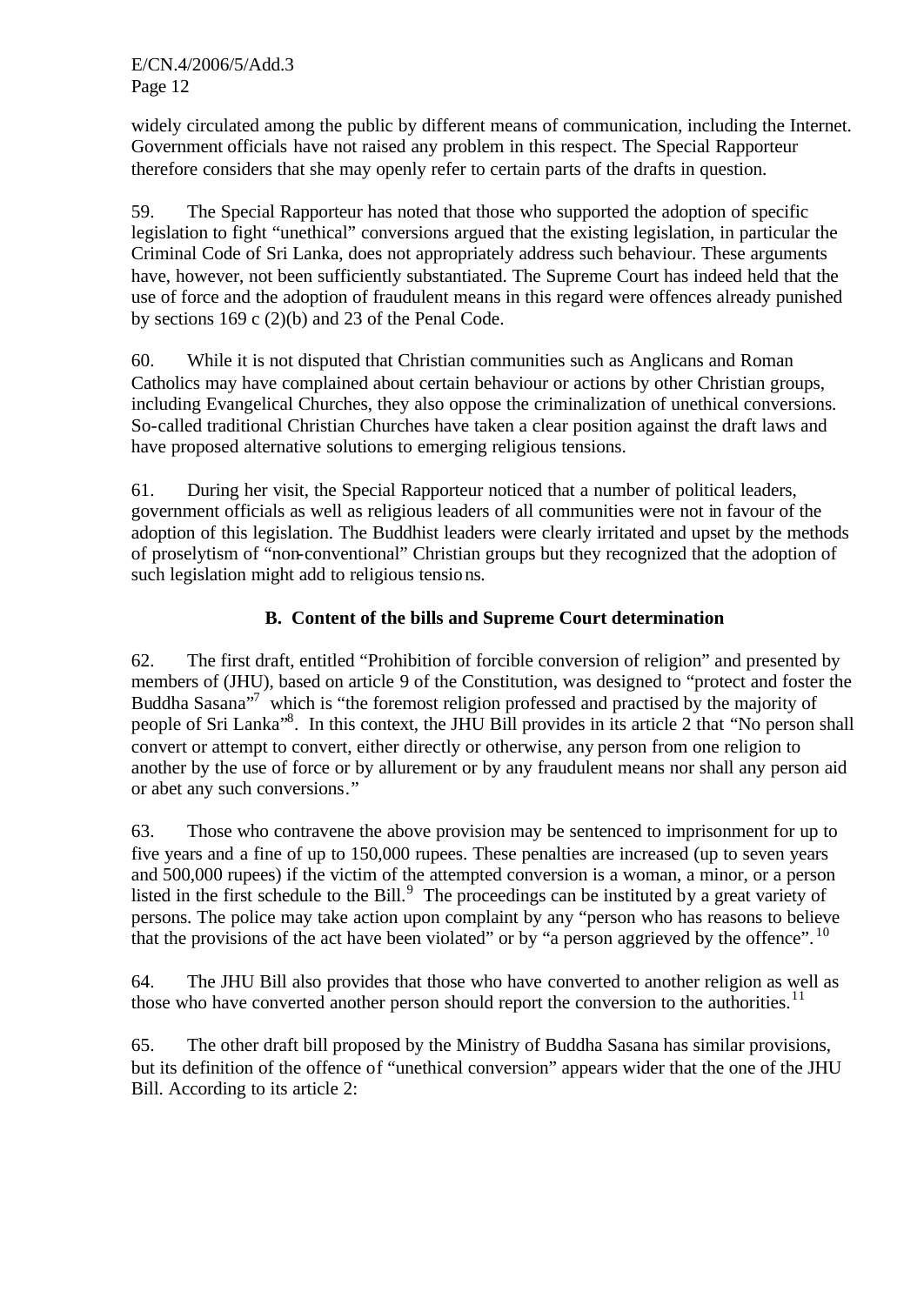"No person shall unethically convert or attempt to unethically convert any other person espousing one religion, or holding or belonging to, one religious belief, religious persuasion or faith, to another religion, religious belief, religious persuasion or faith which such person does not hold or belong to. No person shall abet any such unethical conversion."

66. The terms "unethically convert" are further defined in article 10 of the Minority Bill and include a wide variety of acts, $12$  which allows for a very broad interpretation of the offence.

67. The constitutionality of the JHU Bill was challenged before the Supreme Court under article 121(1) of the Constitution by 21 petitions. In its determination under article 123 of the Constitution, the Supreme Court held that the provision is requiring a person who is converting and any person performing or involved in a conversion ceremony to report to the authorities, as well as the corresponding penalties, are contrary to article 10 of the Constitution. In terms of institution of the proceedings, the Court recommended that they should be initiated according to the Criminal Procedure Code Act subject to the written permission of the Attorney-General. Finally, the Court suggested a minor amendment to the definitions of "allurement", "force" and "fraudulent means" as they appear in the draft.

68. Therefore, if the JHU Bill is amended according to the Supreme Court's determination, it would no longer be in violation of the Constitution, in particular its article 10, and could pass to the next phase of the legislative process. On the contrary, if the Bill is not amended according to the Court determination, it would require a two-thirds majority in Parliament and a referendum by the people of Sri Lanka to become law.

69. The Supreme Court has so far not made any determination on the Ministry Bill.

## **C. Compatibility with the right to freedom of religion or belief**

70. Supporters of the "unethical" conversions bills were confident that the text of the bills had been carefully drafted and did not violate or contravene international law, including the right to freedom of religion or belief. They often referred to the findings of the European Court of Human Rights in the case *Kokkinakis v. Greece,<sup>13</sup>* and in particular its paragraph 48 where the Court held that

"First of all, a distinction has to be made between bearing Christian witness and improper proselytism. The former corresponds to true evangelism, which a report drawn up in 1956 under the auspices of the World Council of Churches describes as an essential mission and a responsibility of every Christian and every Church. The latter represents a corruption or deformation of it. It may, according to the same report, take the form of activities offering material or social advantages with a view to gaining new members for a Church or exerting improper pressure on people in distress or in need; it may even entail the use of violence or brainwashing; more generally, it is not compatible with respect for the freedom of thought, conscience and religion of others."

71. In commenting on the determination of the Supreme Court, the Rapporteur on Religious Intolerance of the Human Rights Commission of Sri Lanka observed that the Court had relied on *Kokkinakis* case, "albeit mistakenly". The Court had made its determination in *abstracto*. Unlike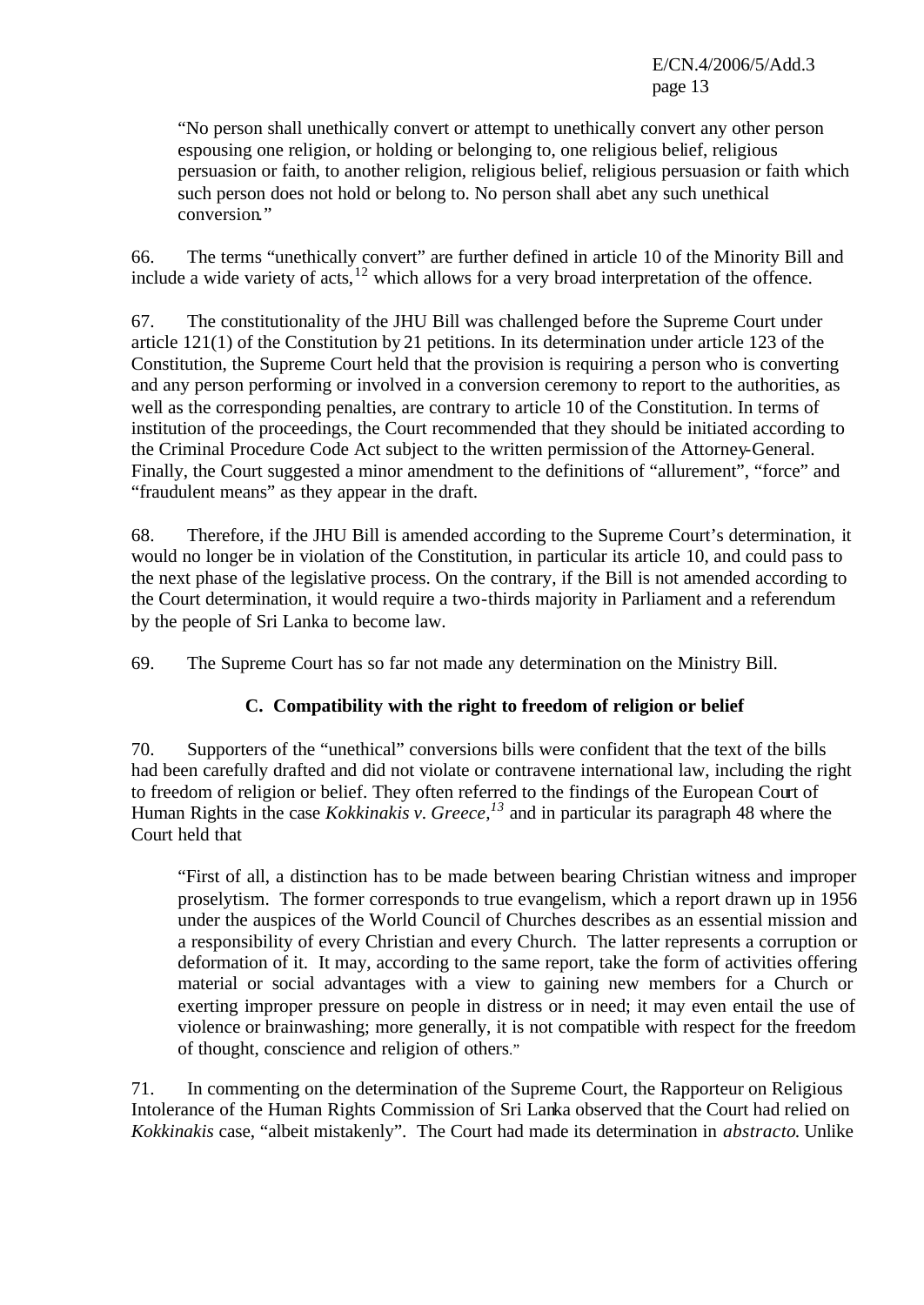the *Kokkinakis* case, the Court's jurisdiction had not been invoked by a victim. The Rapporteur concluded that in all three determinations made by the Supreme Court around the issue of conversion, its decisions were "in the realm of conjecture or speculation that the disadvantaged or vulnerable would be subject to improper conversion. What material was submitted to the Court to back this impression is not clear".

72. While not willing to discuss the findings of the European Court of Human Rights in a particular case, the Special Rapporteur is of the opinion that the supporters of the draft laws have disregarded the context of the *Kokkinakis* case. She recalls that the European Court eventually found a violation of the right to freedom of religion or belief of those who wanted to propagate their religion. The Court also held that

"freedom to manifest one's religion is not only exercisable in community with others, 'in public' and within the circle of those whose faith one shares, but can also be asserted 'alone' and 'in private'; furthermore, it includes in principle the right to try to convince one's neighbour, for example through 'teaching', failing which, moreover, 'freedom to change [one's] religion or belief', enshrined in Article 9 (art. 9), would be likely to remain a dead letter".

73. In the opinion of the Special Rapporteur, the draft laws do indeed raise concern in terms of human rights law, including in terms of the right to freedom of religion or belief. While some maintain that freedom of religion, and in particular the right to choose a religion, may be violated in cases where, for example, a person in need has converted after having received presents and inducements that may significantly improve his or her life, the enjoyment of that right by the same person may equally be impaired if he or she does not have the possibility to freely decide to convert to another religion, even after having received a gift. Of even greater concern is that the decision to complain is not restricted to the aggrieved party. The Special Rapporteur's role is indeed to ensure that individuals are both protected against acts aimed at forced conversions and that their freedom to adopt a religion of their choice or to change religion is safeguarded. In its general comment No. 22, the Human Rights Committee clearly held that

"the freedom to 'have or to adopt' a religion or belief necessarily entails the freedom to choose a religion or belief, including the right to replace one's current religion or belief with another or to adopt atheistic views, as well as the right to retain one's religion or belief".

74. Moreover, the draft laws challenge an aspect of the right to manifest one's religion because they would criminalize certain acts that, according to how restrictively the laws are interpreted, may be part of the right to manifest one's religion. According to the Human Rights Committee,

"The freedom to manifest religion or belief in worship, observance, practice and teaching encompasses a broad range of acts. The concept of worship extends to ritual and ceremonial acts giving direct expression to belief, as well as various practices integral to such acts, including the building of places of worship, the use of ritual formulae and objects, the display of symbols, and the observance of holidays and days of rest… In addition, the practice and teaching of religion or belief includes acts integral to the conduct by religious groups of their basic affairs, such as the freedom to choose their religious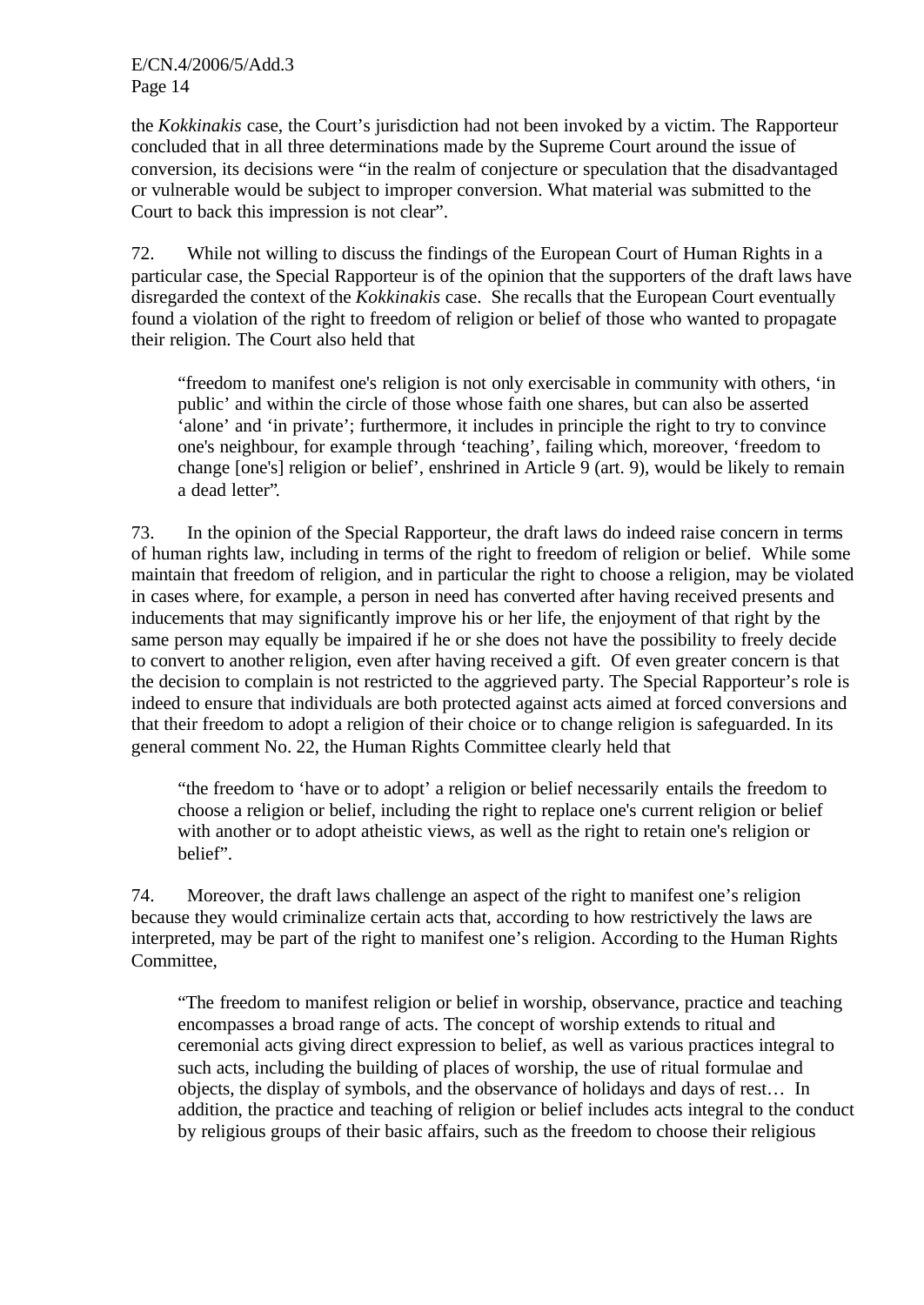leaders, priests and teachers, the freedom to establish seminaries or religious schools and the freedom to prepare and distribute religious texts or publications".

75. Finally, the Special Rapporteur considers that article 9 of the Constitution, which gives a "foremost" place to Buddhism, may not per se be contrary to international human rights law, and in particular the right to freedom of religion. Nevertheless, the provision should not be used to limit the right to freedom of religion or belief of religious minorities living on the territory of Sri Lanka. In this respect also, the Human Rights Committee held that

"The fact that a religion is recognized as a state religion or that it is established as official or traditional or that its followers comprise the majority of the population, shall not result in any impairment of the enjoyment of any of the rights under the Covenant, including articles 18 and 27, nor in any discrimination against adherents to other religions or nonbelievers. In particular, certain measures discriminating against the latter, such as measures restricting eligibility for government service to members of the predominant religion or giving economic privileges to them or imposing special restrictions on the practice of other faiths, are not in accordance with the prohibition of discrimination based on religion or belief and the guarantee of equal protection under article 26."

## **D. Difficulties pertaining to the future implementation of the laws**

76. Probably one of the main problems with the draft laws on "unethical" conversions will be in their implementation. In particular, they use wording that allows for too broad an interpretation. Moreover, it is very difficult to assess the genuineness of a conversion. While it may be easy to prove that a person has received a gift, it would not be easy to demonstrate that the person has converted because of the gift. Under international law, freedom of conscience is absolute and cannot be subject to any limitation. A mechanism designed to monitor conversions and thus the reasons and purposes behind them could constitute a limitation on freedom of conscience.

77. The wording of the draft laws is also too vague. It allows too great a margin of interpretation, which could be a source of possible abuse and could potentially transform the law into a tool of persecution by those who are genuinely opposed to religious tolerance. The Special Rapporteur is concerned that the adoption of these laws would provide legitimacy to those who want to promote religious intolerance and hatred vis-à-vis certain religious groups.

78. Criminalizing unethical conversions, as defined by the bills, in particular the Ministry Bill might pave the way for persecution of all religious communities, and particularly of religious minorities. The bills allow anyone to complain even if the victim may be unwilling to do so. It thus leaves the door wide open for overzealous people to create further polarisation and to generate an atmosphere of fear among religious minorities.

## **VI. REPORTS OF PERSECUTION OF RELIGIOUS COMMUNITIES**

79. Before, but also during and after her visit to Sri Lanka, the Special Rapporteur received numerous reports of attacks and other acts of religious intolerance committed against religious minorities, in particular Christian groups. She notes that these reports are usually very well documented and are very precise as to the factual circumstances of each case submitted. They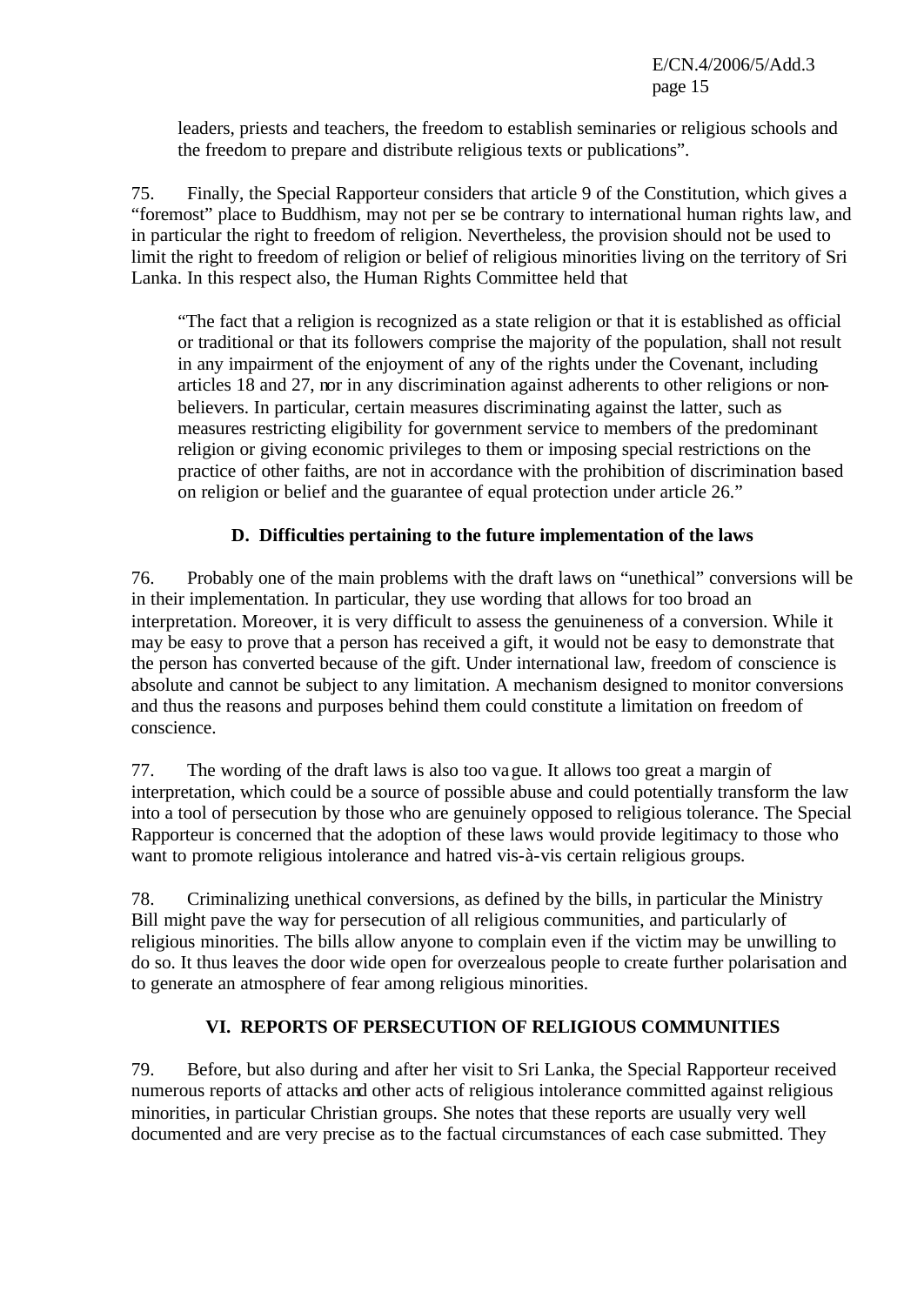come from different sources, some religiously affiliated, some not. These attacks have taken place in the context of the religious tensions that have existed in Sri Lanka in the last few years (see sect. VII).

## **A. Specific cases**

80. During her visit, the Special Rapporteur travelled to Homagama, a locality situated on the outskirts of Colombo where St Michael's Catholic Church has allegedly been attacked four times between December 2002 and December 2004.<sup>14</sup> During the attacks, the church was seriously damaged, including by fire, and a number of religious symbols or other objects of worship were desecrated or destroyed. The leaders of the community claim that they were attacked not so much because of their religion, but because they had settled in a place that is considered to be Buddhist land.

81. The Minister for Christian Affairs visited the site of the attacks and promised that the church would be rebuilt. However, although the Special Rapporteur was not able to meet with the police officer responsible for the area, there has not been any tangible result in terms of criminal investigation or judicial proceedings for any of the four incidents. According to her information, no one has been brought to justice and compensation has not been given to the Catholic community.

82. Besides Homagama, between 80 and 100 similar cases have been reported for the year 2004 and the figures are similar for the years 2002 and 2003. Among the acts complained of are attacks, destruction or burning of places of worship and other properties targeted because of the religious affiliation of their owners, desecration of religious symbols or objects, assaults and beatings of members of Christian communities, threats and insults, distribution of leaflets and other publications inciting religious hatred, and disruption of religious ceremonies.

83. It is claimed that the perpetrators of these acts of religious intolerance are generally members of the Buddhist community and, in many cases, Buddhist monks. It has also been alleged that some of these acts were accompanied by threats against the victims who refused to return to Buddhism.

84. As a result of the atmosphere of religious intolerance, many Christians live in fear of being attacked. Certain communities have closed their place of worship or only hold religious ceremonies at night.

## **B. Government response**

85. Although the Special Rapporteur's interlocutors at the official level all condemned the attacks, the reports received claimed that the measures taken by the authorities to bring the perpetrators to justice and to remedy the situation have been either insufficient or non-inexistent. In only a very few cases have perpetrators been prosecuted under applicable criminal law provisions (destruction of property, violence). Certain interlocutors claimed that there was political pressure behind the apparent reluctance to make the judicial apparatus function properly.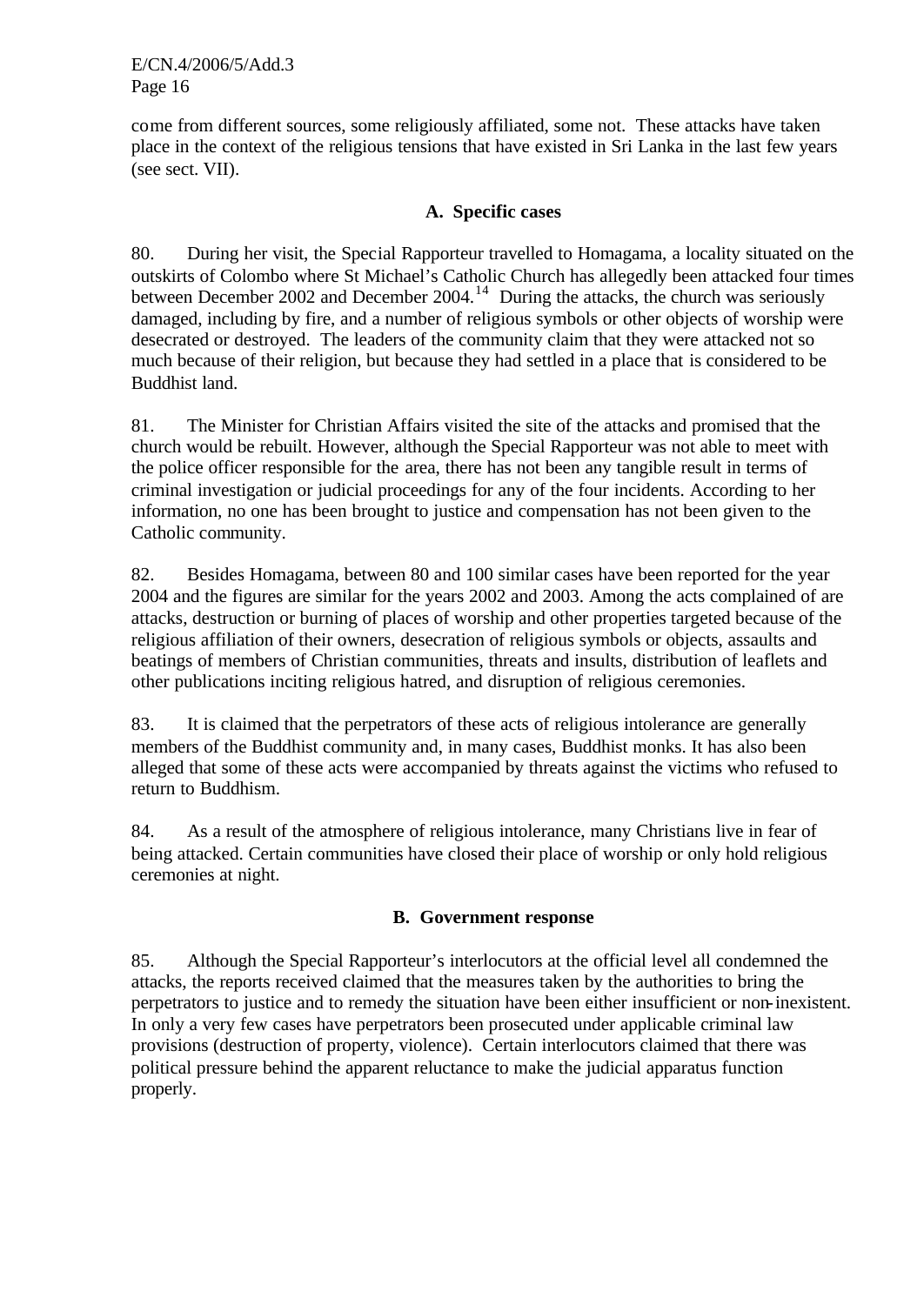86. Victims, both communities and individuals, claimed that they have rarely been compensated for the material and moral damage suffered. In a few instances, promises of compensation have been made but not implemented. In some cases the victims themselves were arrested and detained for certain periods. Victims feel that a climate of injustice and impunity for such crimes prevails.

87. In the longer term, besides a number of ad hoc measures taken on security grounds, the Special Rapporteur has been surprised by the weakness of more general policies set up by the Government to promote a climate of religious tolerance among the different religious communities of Sri Lanka. While numerous initiatives have been proposed by some of the religious communities themselves, they appear to have gained little support from government authorities. It has, however, been claimed by the Inspector General of the Police that police training now includes the topics of religious harmony.

88. By letter of 14 September 2005, the Permanent Mission of Sri Lanka to the United Nations Office at Geneva transmitted to the Special Rapporteur tables detailing the actions taken by the police and other law enforcement agencies to address attacks on religious communities. The tables cite a total of 101 cases reported for the years 2001, 2002, 2003, 2004 and 2005. Of the 101 cases reported, 30 inquiries are pending, 46 are pending in the courts and 4 complaints have been withdrawn; 11 cases have been settled by the police, 8 by the courts and 1 by a mediation board.

89. The Permanent Mission claims that the information provided in these tables indicates that the timely intervention and action by the police, including the arrest of 10 suspects in Kabithigollawa on 8 February 2004, brought the violence to a halt in 2005. It recognizes nevertheless that there had been instances of failure to identify perpetrators, which had hampered investigations and further legal action.

90. The Permanent Mission also stressed that the Inspector General of Police had provided security guards for places of worship that could be subject to similar attacks. Moreover, appropriate actions had also been taken against the police officers who had failed to comply with the instructions of the Inspector General on this issue. On the basis of this information, it is claimed that there is no evidence to substantiate allegations of inaction or reluctance on the part of the police in these cases of religious intolerance.

## **C. Situation of other religious groups**

## **1. Buddhists**

91. Many Buddhists feel that the existence of their religion is threatened, including because of the so-called aggressive missionary activities of certain Christian communities. They consider that in many cases these activities violate or otherwise limit the freedom of conscience of Buddhists, in particular those in a vulnerable situation.

92. In other instances, Buddhists have complained that the offensive and insulting ways in which the image of Buddha has been used constituted persecution of the Buddhist community. Cases involving the use of pictures of Buddha on pornographic websites on the Internet or the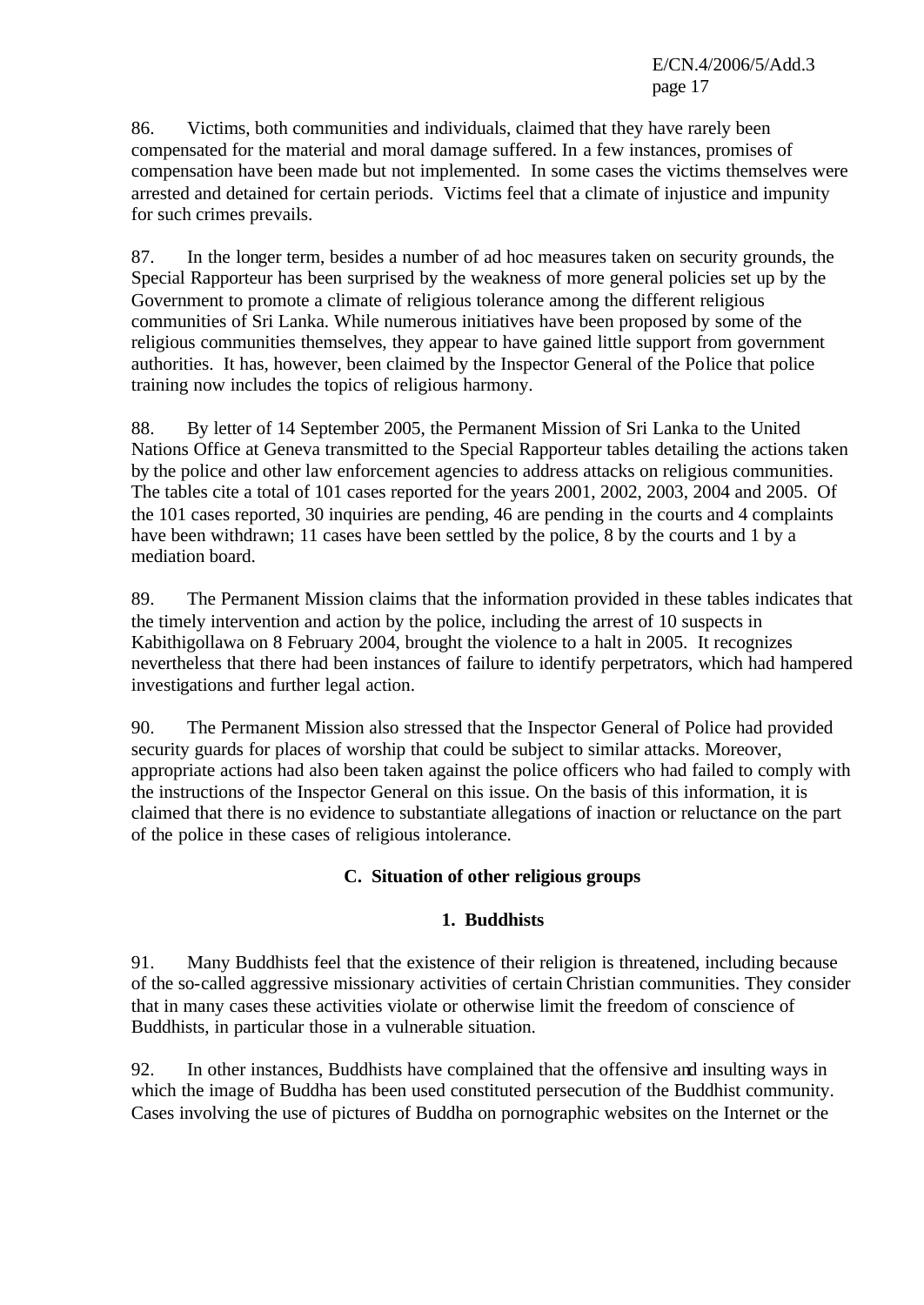commercialization of bikinis with Buddha pictures have been filed with the Supreme Court of Sri Lanka.

93. Finally, while there have been no reports of persecution or limitation of the rights of Buddhists in areas controlled by the LTTE, the Special Rapporteur has noted that almost all Buddhists had fled those territories, and that there was not much room for those who would like to manifest their Buddhist faith. She had the chance to meet one of the last Buddhists monks remaining in the northern areas and noted that religious practice in those areas was very limited.

94. Buddhist has also complained about the Governments' refusal to grant a radio frequency for the Temple of the Sacred Tooth in Kandy, the most sacred Buddhist site in Sri Lanka.

## **2. Hindus**

95. During meetings with members of the Buddhist community, members of the Hindu community were usually also present and expressed very similar concerns.

#### **3. Muslims**

96. While the Muslim community used to live in harmony with the other religions for most of Sri Lankan history, their expulsion from northern Tamil areas by the LTTE in 1990 remains an extremely painful experience, although it was not related to their religion. Today, many of those who have been affected by the expulsions would like to return to rebuild their lives with dignity.

97. Recently, the LTTE authorities have shown themselves willing to improve their relationship with the Muslim community. Reports that Muslims are being encouraged to return to the areas from which they had been expelled have to some extent been confirmed. Nevertheless, many difficulties remain in terms of land issues and Muslims are still very reluctant to go back in the present conditions.

98. Besides this particular issue, Muslims complain about the behaviour of the media towards their religion. They claim that, on a regular basis, the Muslim community or their religion is depicted in a very wrong or negative way. Moreover, while they usually take advantage of a right to reply, their statements are allegedly never published.

## **4. Minority groups within the Muslim community**

99. Representatives of a Sufi group in Batticaloa met with the Special Rapporteur and told her about the difficulties they had suffered for 25 years. Between 1979 and 1982 their mosque was burned three times, and more recently, in September 2004, Muslim organizations allegedly incited a mob which destroyed the mosque used by 32 Sufi families. The attack went on for seven days. Shortly afterwards, a fatwa was pronounced against their leader, declaring him an infidel. It was subsequently withdrawn under the condition that the Sufi leader would give up teaching Sufism.

100. In another incident, members of the Tharikathul Mufliheen society, a religious movement based on Islam but rejected by mainstream Muslims, reported to the Special Rapporteur that in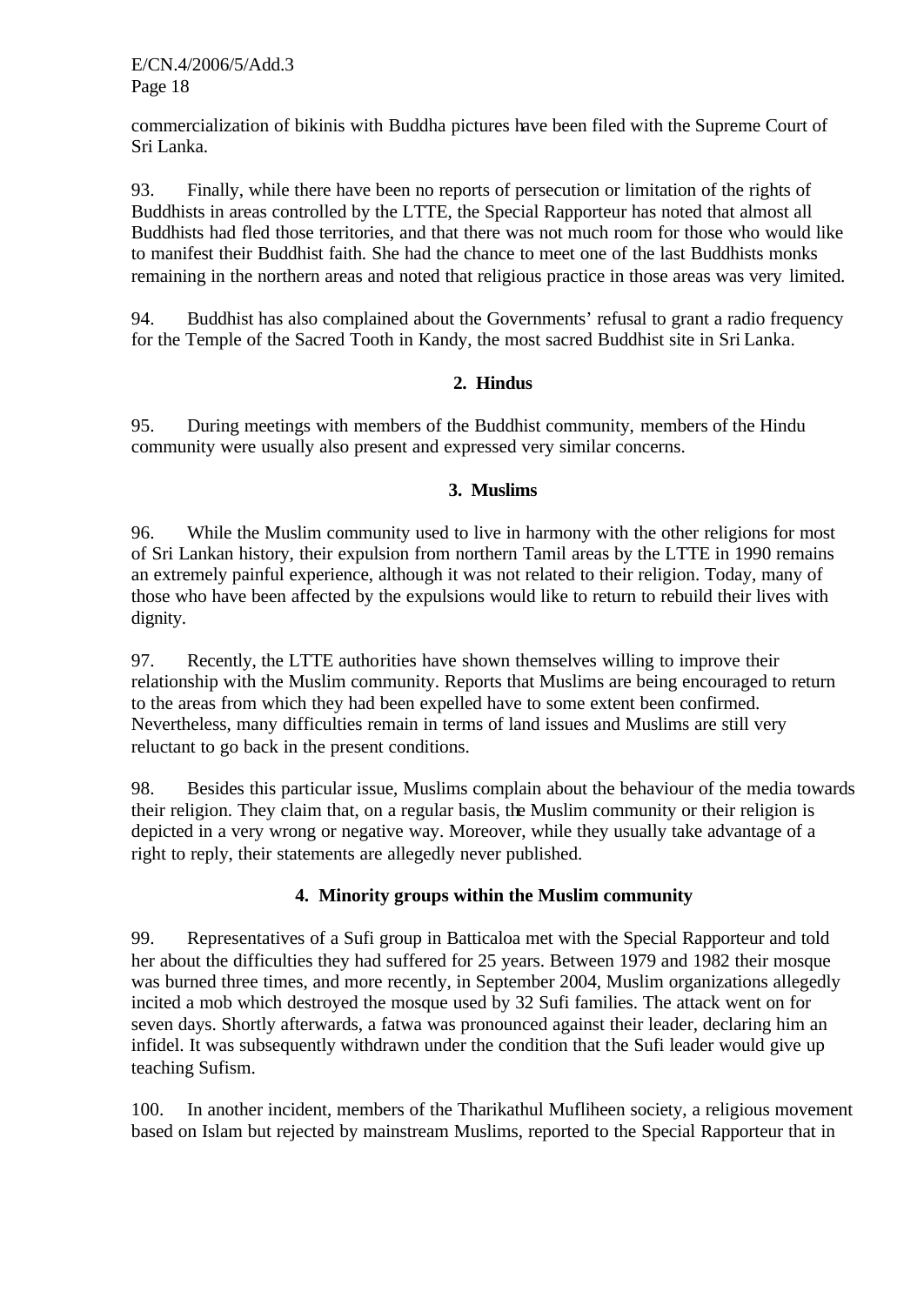October 2004 in Kattankudy, their place of worship and the residences or properties of some of their members were allegedly attacked by a mob of approximately 500 people lead by Muslim organizations. The properties were either destroyed or set on fire and several members of the society were injured. The police arrested eight alleged perpetrators who were later released on bail. Meanwhile, some mainstream Muslim organizations continued to threaten the members of the society to force them to abandon their belief. As the police reportedly failed to provide protection to the victims of these attacks, they had to flee and find refuge in Colombo. Since then, they have not been able to return to their properties because of continued threats and the absence of appropriate measures by the authorities.

101. As in other countries, the Ahmadiyyas community's main difficulty is that its members are not recognized as Muslims by mainstream Muslims. As a result, they are also not recognized as Muslims by the authorities, which are under strong pressure from Islamic leaders, and face many obstacles in the exercise of their right to freedom of religion. The Ahmadiyyas cannot build a proper place of worship. Instead, they have a community centre in Negambo that they use for worship. Burials are particularly difficult because members of their community are refused access to Muslim cemeteries. They do not enjoy any form of tax exemption and they cannot offer long-term residence status to their foreign missionaries. In their daily life, Ahmadiyyas are also the object of insults by the Muslim population and Ahmadiyya children attending Muslim schools are rarely accepted.

102. Finally, women's groups complained that there was a constant pressure on Muslim women by their community leaders to dress "modestly" and to preserve "Islamic social values". The Special Rapporteur was not, however, presented with actual cases, policies or laws that discriminated against Muslim women. She is therefore not in a position to draw any conclusions on this subject.

#### **5. Others**

103. The Special Rapporteur was informed that Sri Lanka did not offer any legal framework for those citizens who do not believe in any religion. In this regard, the obligation to follow religious education at school may constitute an infringement on the right to freedom of religion, which includes the right not to believe  $15$ .

104. The Special Rapporteur has noted that violence occurs in and between all religious groups. In this respect, she has received reports according to which members of the Jehovah Witnesses community were allegedly attacked by a mob of 200 Catholics in Negambo on an unspecified date.

#### **VII. RESOLVING RELIGIOUS TENSIONS AND ALTERNATIVES TO THE DRAFT LEGISLATION ON CONVERSION**

105. The Special Rapporteur considers that the criminalization of acts leading to so called "unethical" conversions is not an adequate response to existing religious tensions. Many interlocutors expressed their confidence that neither the Ministry bill nor the JHU Bill would ever be adopted by Parliament. The Special Rapporteur cannot however rely on this to eliminate the sources of her concerns.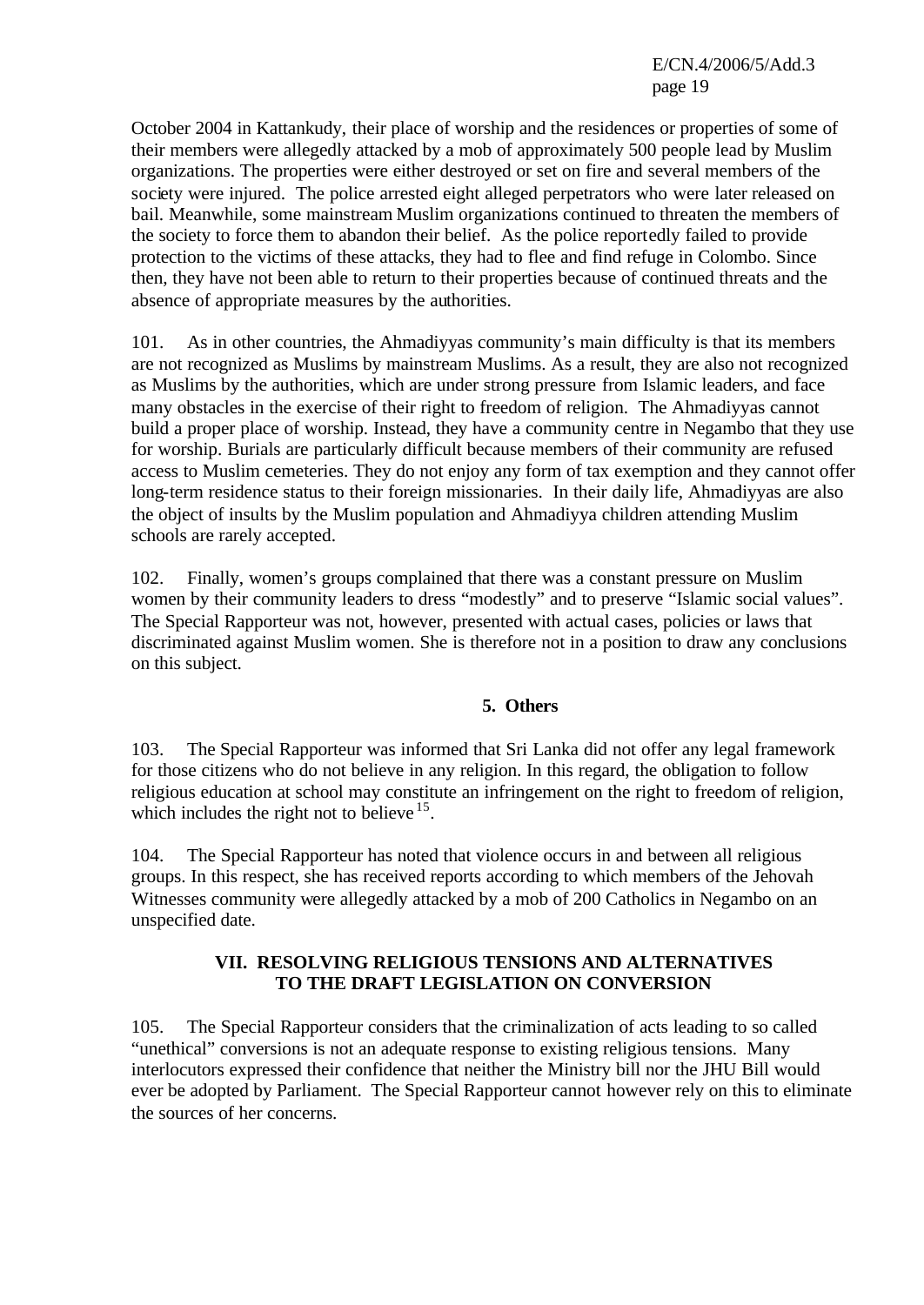106. It was also reported to her that a referendum on this question (to be organized if the initiators of the draft laws did not want to amend them in accordance with the determination of the Supreme Court) would be a perilous exercise and could lead to violence and a deepening of differences.

107. The Special Rapporteur has observed that in response to these tensions, religious minorities have not only proposed alternatives to the legislative process but also unilaterally committed themselves to abide by certain rules or principles, or taken other actions in particular cases. In one of the cases reported to the Special Rapporteur, the Catholic Church formally and publicly apologized for showing a movie that injured the sensitivities of Buddhist believers. More generally, and in the longer term, a number of religious minorities, in particular Christians, have taken steps to adopt and formally recognize sets of guidelines or codes of conduct for church activities and to promote the establishment of mechanisms to deal with religious tensions, including allegations of improper conversions. Among them is the creation of an inter-religious council composed proportionately of representatives of the religious communities present in Sri Lanka and tasked with taking preventive measures to strengthen religious tolerance, as well as with acting on certain cases and situations that reveal improper conducts by religious communities. So far these proposals have not been followed up by the authorities.

## **VIII. EDUCATION**

108. Throughout her visit, the Special Rapporteur tried to establish a link between the situation of freedom of religion or belief in Sri Lanka and the educational system. She had received complaints from different groups, most of them blaming the educational system for not giving sufficient importance to their respective religion. Some Christians complained that in public schools children were forced to perform certain Buddhist rituals in violation of their freedom of religion. She has not received information about actual initiatives that were taken to promote religious tolerance and dialogue by the school system.

#### **IX. CONCLUSIONS**

109. **The Special Rapporteur considers that Sri Lanka is a country with a high level of tolerance and which has always experienced religious harmony. Moreover, the Government generally respects freedom of religion or belief and has so far remained neutral vis-à-vis the different religious communities present on its territory. Nevertheless, the recent deterioration of religious tolerance and the absence of appropriate action by the Government have brought respect for freedom of religion or belief to an unsatisfactory level.** 

110. **While the acts that have led to violations of the right to freedom of religion or belief are usually committed by non-state actors, the Government has to fulfil its positive obligations under the right to freedom of religion. The best way to prevent escalating religious intolerance is prompt action by Governments, who are obliged to address the situation in a timely and appropriate manner.**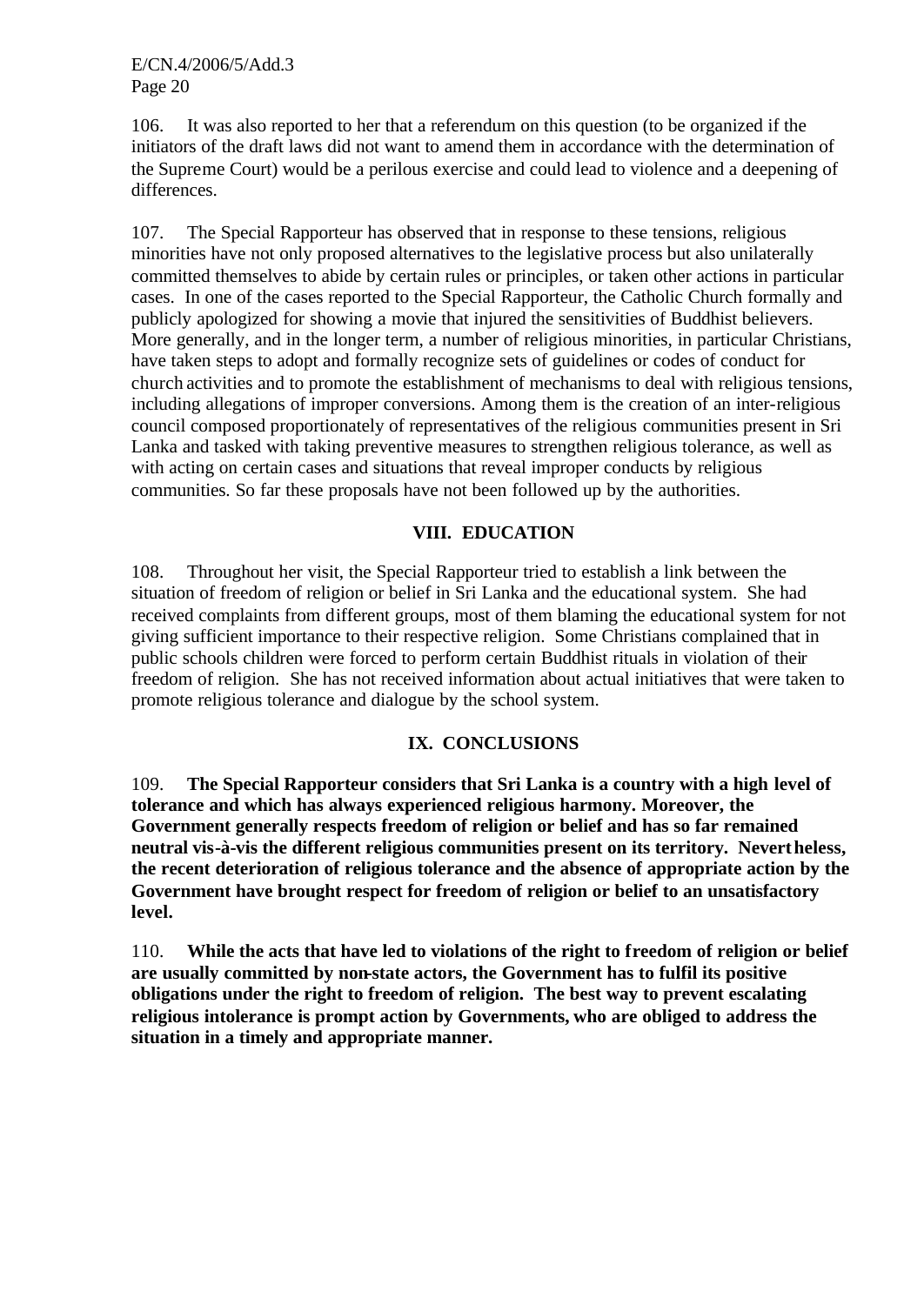**Persecution of religious minorities – Acts of religious intolerance**

111. **The right to freedom of religion or belief is a universal right enjoyed by all human beings and therefore by members of all religious communities, whether old or new and whether they have been established in a country for a long time or recently.**

112. **In this context, the Special Rapporteur condemns all acts of religious violence and intolerance that have been committed in Sri Lanka against any religious communities, but also within religious communities. These acts depending on the circumstances constitute violations, or unlawful limitations of the right to freedom of religion or belief.**

113. **In the face of such events, the Government of Sri Lanka has to fulfil its positive obligation to protect the right to freedom of religion or belief of all its citizens, irrespective of the religious community to which they belong. These positive obligations include, first and foremost, the prompt investigation of any act of religious violence or intolerance, the prosecution of all perpetrators and the awarding of compensation to the victims of these violations.** 

114. **The Special Rapporteur considers that in most of the cases that have been brought to her attention and despite the information provided by the Permanent Mission, these obligations have not been satisfactorily fulfilled by the Government. Moreover, the implementation of these obligations should constitute an essential priority in guaranteeing the enjoyment of the fundamental right to freedom of religion or belief of all Sri Lankan citizens and a prerequisite for maintaining the high level of religious tolerance and harmony that has so far prevailed in Sri Lanka.**

## **Religious tensions**

115. **Like many observers, the Special Rapporteur had the feeling that while religious minorities felt vulnerable, the Buddhist majority seemed to feel insecure. Members of the Buddhist community indeed often voiced their concerns with respect to the behaviour of members of certain religious minorities. Nevertheless, the Special Rapporteur considers that the allegations of "unethical" conversions have rarely been precise and largely overestimated.** 

116. **The Special Rapporteur deplores in particular the lack of precision in the claims that have been made against certain religious groups. The resulting confusion has led to generalized condemnation of those groups. This lack of caution has provoked among the population a dangerous pattern of blaming certain religious groups as a whole; a groundless conviction that certain groups are per se the perpetrators of wrongdoing.** 

117. **One of the main characteristics of a State that is governed by the rule of law is that only those persons in respect of whom there are clear indications that they have personally committed wrongful acts are prosecuted according to the laws of the land. A society where individuals are considered wrongdoers merely because they are or – even worse – thought to be members of the same community as persons who may indeed have committed wrongful acts, is displaying clear and dangerous signs of becoming a place where there is discrimination and persecution of a certain group, with terrifying consequences.**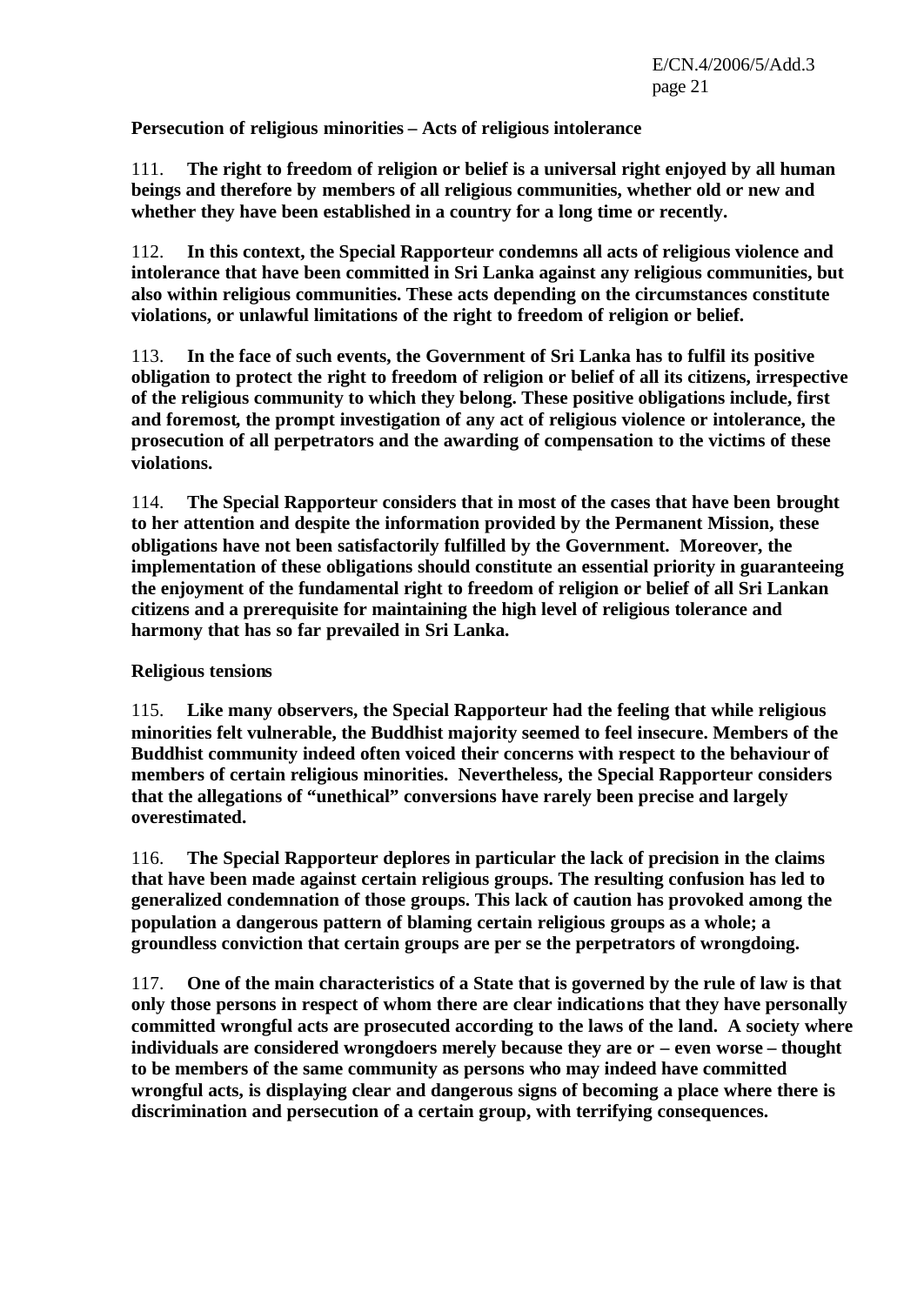118. **The Special Rapporteur is convinced that the foundations of Sri Lankan society have been solidly laid and strengthened with history to address the signs of such dangers appropriately.**

119. **Moreover, the Special Rapporteur has not received sufficient elements of proof to convince her that some of the acts complained of were in fact forced conversions. While it is arguable that forced conversion can also be committed by subtle, indirect means, coercion still has to be proved, which is difficult. However, while some have exaggerated behaviour that does not necessarily raise concern in terms of human rights, the Special Rapporteur recognizes that a number of improper ways of persuading people to change their religion may have been used by members of some religious groups or organizations and that many Sri Lankans may perceive this as a form of disrespect on the part of certain groups of Western origins, which might have affronted Sri Lankan values and traditions without respecting and understanding them.**

120. **The Special Rapporteur is of the opinion that these religious groups should make a clear separation between their humanitarian efforts and their religious work, respect other religious beliefs in their missionary activities and not use aggressive forms of proselytizing, as they could disturb the atmosphere of religious harmony and provoke further religious intolerance.**

#### **Draft laws**

121. **Further to the observations made in section V, the Special Rapporteur is of the opinion that the draft legislation<sup>16</sup> is not an appropriate response to the religious tensions and is not compatible with international human rights law, in particular with the right to freedom of religion or belief.**

122. **She considers that the adoption of such laws would lead to violations of the essential and fundamental part of the right to freedom of religion or belief; the Government would be taking a very serious risk with respect to its obligations under the relevant international conventions. Moreover, the very principle of these laws as well as their wording could engender widespread persecution of certain religious minorities. Finally, the future implementation of the laws may prove extremely difficult and lead to an unlawful discrimination.**

123. **On the other hand, the Special Rapporteur considers that alternative mechanisms such as an inter-religious council would have the advantage of promoting an interreligious dialogue, which is the only way to address such tensions.** 

124. **The Special Rapporteur wishes to make clear that a majority of the persons with whom she spoke during her visit expressed sentiments that could pave the way for dissipating emerging tensions and overcoming the forces of intolerance. In the current situation, as is often the case, the voices of intolerance are given a place that does not correspond to their real position in society. The Government clearly has the tools to reverse this tendency and properly address religious tensions while observing respect for international human rights law.**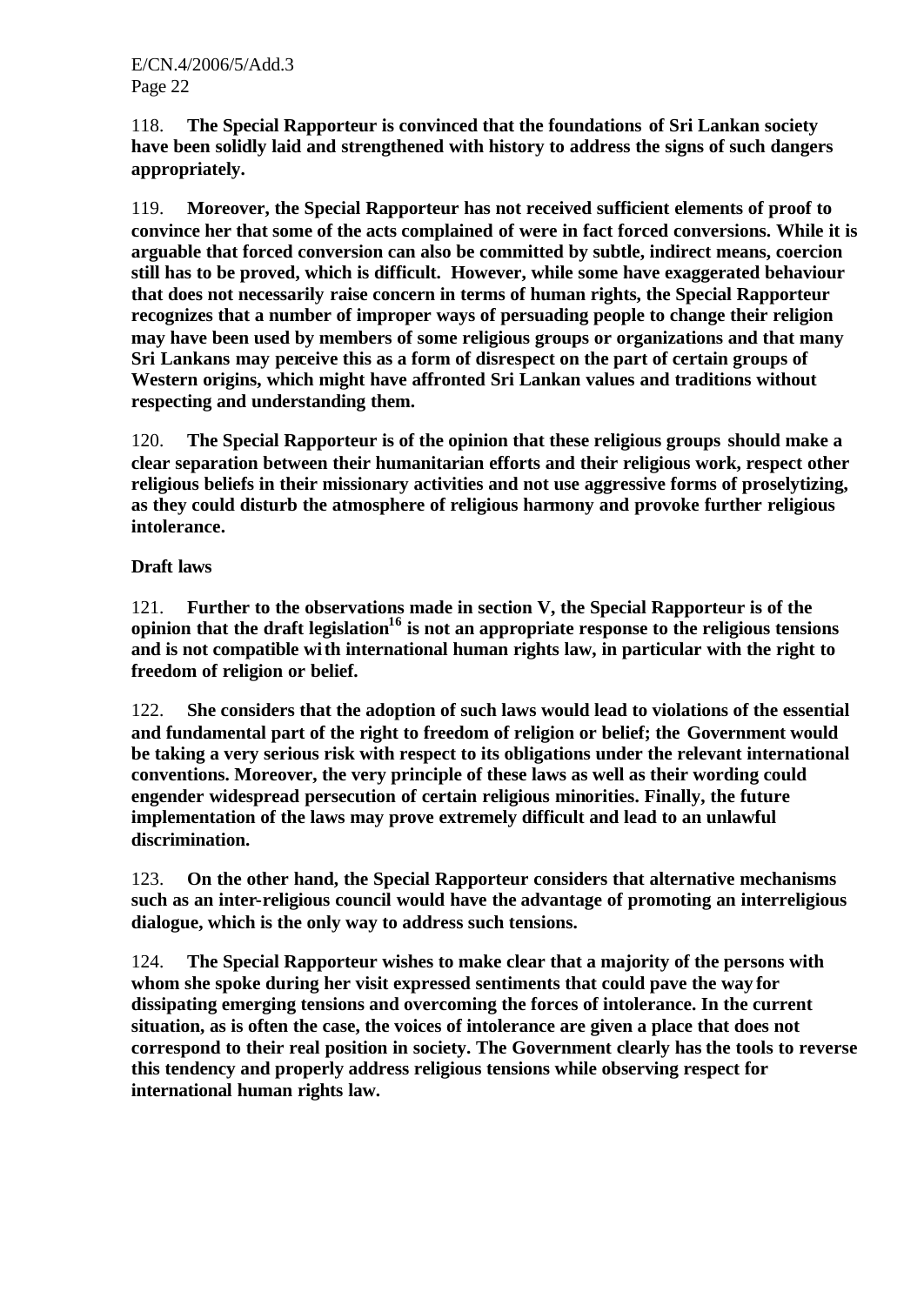#### **X. RECOMMENDATIONS**

#### **Persecution of religious minorities**

125. **With respect to the persecution of religious minorities, the Spe cial Rapporteur is of the opinion that the primary obligation of the Government of Sri Lanka is to ensure that justice is done promptly and properly. This obligation extends to guaranteeing the full investigation of all acts of violence or other acts of re ligious intolerance committed against religious minorities, including the identification and prosecution of the alleged perpetrators, allowing victims the possibility of filing claims for the damage they have suffered and the awarding of appropriate compensation.** 

126. **The Government should also abide by its obligation to ensure the protection and security of all religious groups that may be targeted and that should be entitled to practise their religions freely and without any obstacles, including those erected by non-State actors. This obligation includes the protection of religious groups within wider religious communities and ensuring that the right to freedom of religion of members of these groups is not limited. In this regard, the Government should pay particular attention to the protection of Muslim minorities and take the appropriate measures to ensure for the members of the Ahmadiyyas community the full enjoyment of their rights.**

#### **Religious tensions**

127. **For the reasons explained in section V and in the above conclusions, the Government should reconsider whether to adopt legislation that would criminalize so called unethical conversions, and instead take suitable measures to implement existing criminal provisions that could appropriately address the behaviour of certain religious groups and organizations.**

128. **The Government should urgently take steps to consider the different mechanisms proposed to deal with religious tensions, including those aiming at creating an interreligious body, and start the relevant procedures for their implementation. In this context, the Government should hold consultations with members of the civil society and representatives of religious communities, both at the national and at the local level, and make a detailed assessment of the needs to be addressed by these mechanisms.**

129. **In addition, the Government should seek assistance from United Nations agencies and civil society to explore possible models for the creation of an inter-religious body that would help to diffuse tensions and take appropriate measures to maintain a constant dialogue between religious communities at all levels of the society and encourage all initiatives that seek to promote religious tolerance in the educational system.**

130. **The Special Rapporteur also calls on all religious actors and groups as well as religiously affiliated NGOs present in Sri Lanka to abide strictly by the recognized principle of humanitarian ethics as well to demonstrate sensitivity and respect for the religious symbols and sentiments of the Sri Lankan society in all their activities.**

131. **Finally, the Special Rapporteur urges the leaders of the LTTE to further implement a culture of religious tolerance in the territories they control, to increase their efforts to**